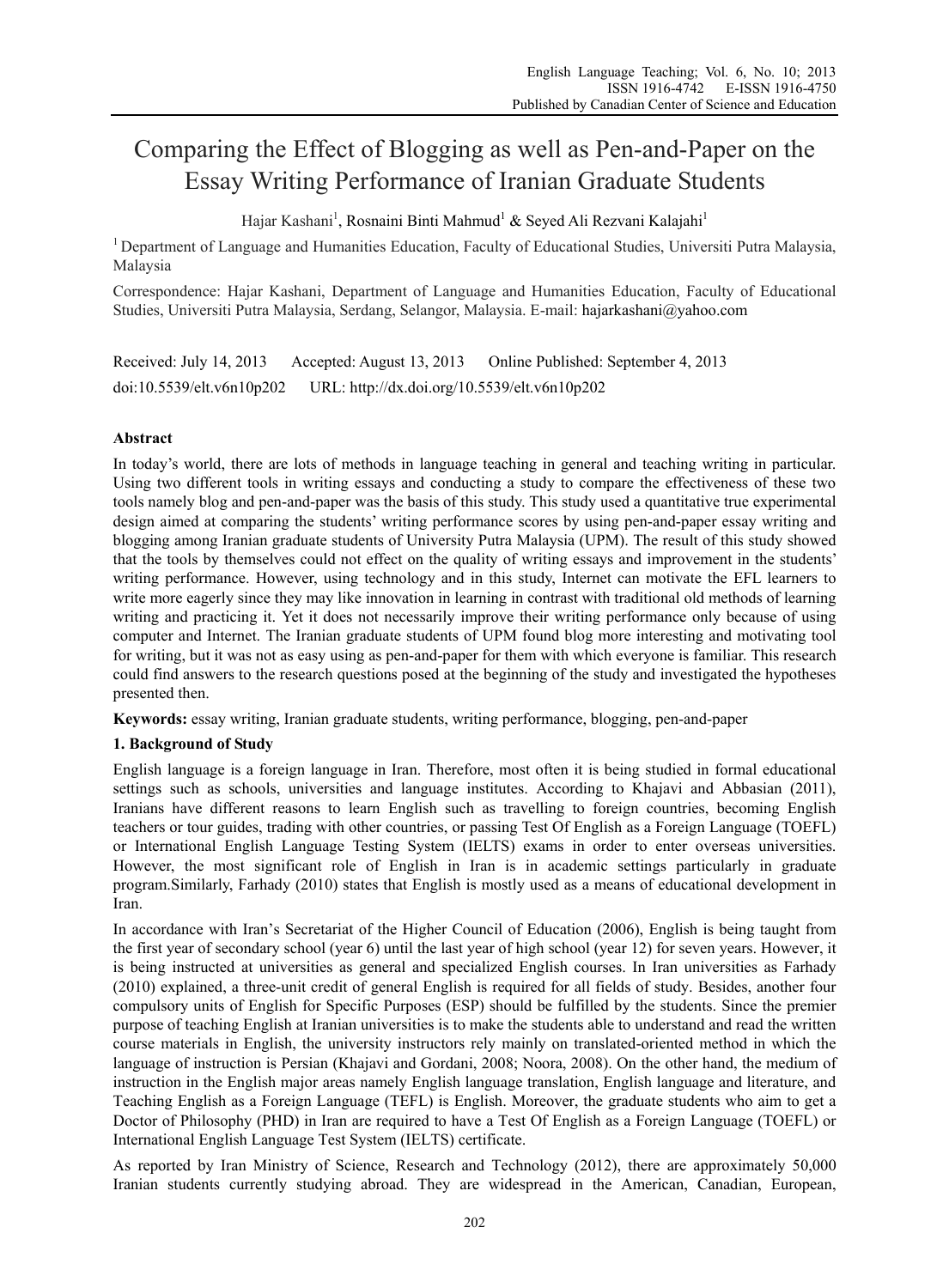Australian and Asian universities. Following this, in the last few years, there has been a rapid growth of the Iranian students in Malaysian universities (Pourshahian, Gholami, Vaseghi&RezvaniKalajahi, 2012). According to the Iran embassy website (2012), there are currently around 15,000 Iranian students studying in different Malaysian public and private universities such as University Malaya (UM), University Technology Malaysia (UTM), University Putra Malaysia (UPM), Multi Media University (MMU) and Limkokwing University. This increasing number can be due to the fact that Malaysia is a fellow Islamic country as well as having low cost of living compared to the western countries. Furthermore, the Malaysian universities are well-known worldwide and the degrees are internationally recognized. Besides, there is no entrance exam for entering the Malaysian universities in contrast with Iranian universities (www.iranvnc.com, 2008).

#### *1.1 Statement of the Problem*

Ahmadpour (2004) mentions that no application of the new teaching methods is observed in the school book content in Iran. As Khajavi and Abbasian (2011) state, the conversational skills are disregarded intensely in Iranian high schools whereas reading skill is considered more important. Besides, there is no language laboratory in most of the schools in order to improve the students' conversational skills. That is why English is not an interesting subject for some of the high school students. Likewise, Piri (2008) states that although the Iranian students were taught English language skills namely, writing, listening, reading and speaking for seven years at school, they are unable to achieve them completely during all these years.

Recently, a few studies were conducted regarding the Iranian students' English language problems at the overseas universities. A research was carried out by Mousavi and Kashefian-Naeeini (2011) in National University of Malaysia (UKM) on the Iranian post graduate students' problems in academic writing. In this research, the common errors generated by the Iranian graduate students were investigated to discover the major reasons of their problems in academic writing since English is the medium of instruction for international students including Iranian students in Malaysian universities (in this case UKM). The results displayed that their major problems in academic writing were in content and form which consisted difficulties in punctuation, grammar and spelling (form) and organizing information, expressing ideas critically and coherence (content).

Mousavi and Kashefian-Naeeini (2011) conclude that the students believe that the root of these difficulties is basically not having sufficient practice in English writing while they were studying in Iran. Additionally, the students mentioned lack of teaching experience of their English teachers, inadequate group activities inside their classes, and discouraging environment for learning English in Iran as the principal causes of not being competent in academic writing. Moreover, since English is a foreign language in Iran, the main education is in Persian and only few hours at schools and universities are allocated for teaching it. According toPourshahian et al. (2012) study among 55 UPM Iranian graduate students,it was found out that the students had mostly difficulty in writing skills and grammar respectively.

Above all, in the context of this study, a needs analysis was conducted among randomly selected UPM Iranian students from which it was found that their problems were mostly on sentence making and connecting them together (organization), subject-verb agreement (language use), spelling, capitalization (mechanics), letter writing and paraphrasing.Although it is generally agreed that blogging conveys many potential advantages in ESL/EFL classes and much research are done on blogging, only few studies are conducted about the effect of blogging on writing performance in EFL context. Since blogging is quite a new tool for language instructors, few documented studies have been done in Malaysian universities particularly among Iranian students. Furthermore, only limited experimental studies have been conducted on the use of blogging as an online tool in essay writing compared to pen-and-paper as a conventional writing tool. Hence, a study on comparing the effect of pen-and-paper and blogging on the essay writing performance of Iranian graduate students in Malaysia seems unavoidable.

# *1.2 Objectives*

This study tries to find an answer to the following general objectives:

1) To determine if there is significant difference in pretest mean scores of overall writing performance between pen-and-paper and blogging groups

2) To determine if there is a significant difference between pretest and posttest mean scores of overall writing performance for pen-and-paper group

3) To determine if there is a significant difference between pretest and posttest mean scores of overall writing performance for blogging group

4) To determine if there is significant difference in the posttest mean scores of overall writing performance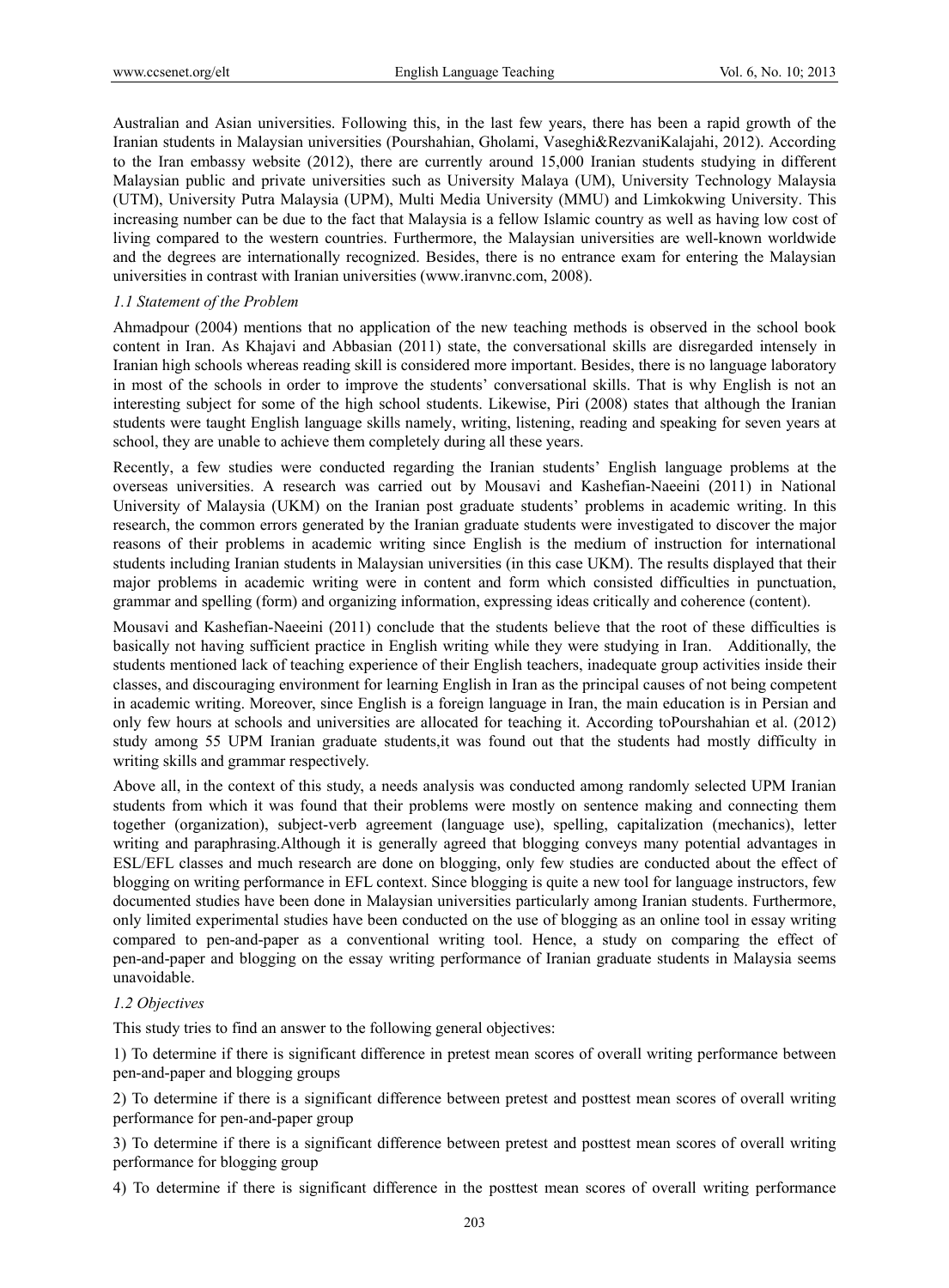between pen-and-paper and blogging groups

#### **2. Literature Review**

Writing which is a means of communication represents an essential function in the professional and personal lives of human beings. It not only serves as a tool of communication in academic environment, but also should convey meaning accurately in academic writing texts. Writing effectively is a procedure which takes time; moreover, it needs considerable practice and occasionally proper instruction (Dastjerdi & Samian, 2011). Shi-Jer Lou, Shi-Chiao Wu and Ru-Chu Shih (2010) state that creating a composition or a piece of writing is an imaginative practice of integrating life, words, and language. Through making use of language's depth and originality, the personal growth process is recorded by individuals. This enriches their lives and vitalizes the employment of language. Composition can also be regarded as a combined representation of all four language skills (consisted of writing, reading, speaking, and listening) and can be an appropriate means of reflecting the overall language competence and proficiency. But, due to the complex nature of the composition's content, it is a particularly difficult subject for students.According to Obemeata (1995), the reasons for which learning English especially writing is a demanding and difficult task are:

1) Before English language is introduced to a country, there are other languages there which are positioned in a specific cultural background and may be foreign for the English learners.

2) The two skills of speaking and listening are easier to absorb like a growing child, but reading and writing requires much effort to teach and learn either in the first or second language.

As a result, writing is considered as the most complicated skill comparing to the others (Kolade, 2012). Bell and Burnaby (1984) state that writing as a complicated cognitive activity requires the writer to control different variables concurrently. These variables can include grammar, content, mechanics and vocabulary. Past researches show that there are various methods to improve writing. Having purpose in writing has been indicated as a factor in improving writing. Tribble (1996) asserts that in teaching writing teachers should be aware of their students' needs and try to determine their students' purposes in writing. Essay writing via blogging or pen-and-paper provides real topics and purposes for the students' writing and makes their writing meaningful. Bryan (2004) also states that success will be more prominent when students are engaged in a written activity with a purpose, particularly when the topics and themes are accordance with learner's interest. He also points out that writing is an attempt to establish a purpose and meaning and it is a method to discover meaning and construction in order to reach to language and meaning development requirements.

It indicates that the act of writing is far beyond the fact of only putting well organized words and structures on a white piece of paper; it is rather the act of giving meaning and substance to our thoughts. Mitchell (1996) puts it as follows: "writing is a process of discovering and creating meaning" (p.39). Writing implies more than the selection of the right structures, words and general conventions of the language; it is a mental process of using and arranging formal structures in such a way that they can create actual meaning to what the writer has in his head and wants to express in written language. "Good writing is an extension of clear thinking, and writing competence is how the writer makes meaning in written language" (Mitchell,1996, p.4). White and Arndt (1996) also argue that: "writing is far from being a simple matter of transcribing language into written symbols: it is a thinking process in its own right, it demands conscious intellectual effort which usually is sustained over a considerable period of time" (p.3). In the same trend of thought, Hedge (2001) asserts that in order for a writing to be effective, a number of criteria are required including a careful selection of sentence structures, grammatical patterns, and vocabulary in creating a style that is suitable for the subject matter as well as the potential readers; the employment of complex grammatical schemes for emphasis and focus; high degrees of accuracy in an attempt to avoid ambiguity of meaning; and high degrees of planning and structure in the information development. That is why it is a demanding and stressful task for the students who do not obtain the required skills to transform their ideas to a consistent piece of writing; moreover, it is considered not pleasant and useful from the ESL learners' point of view (Barkhuizen, 1998; Spratt, 2001).

Barrass (2005) indicates that by improving their writing, all students should be able to improve the quality of their thinking because writing and thinking are very closely associated. He also asserts that in any assessed work, between two students who are otherwise equal in intelligence and ability, the one who has a better ability in conveying his or her thoughts and ideas effectively in writing is expected to score higher marks. So it is important to recognize, from the start of their course, that their final grade will depend not only on their knowledge and understanding of their subject but also on how well they are able to convey this knowledge and understanding in writing. Likewise, Karl and Syzmaski (1990) believe the beginning of a writing to be in the air and its end on the paper and that a complicated process exists in between the two. As a matter of fact, writing needs a hugely diverse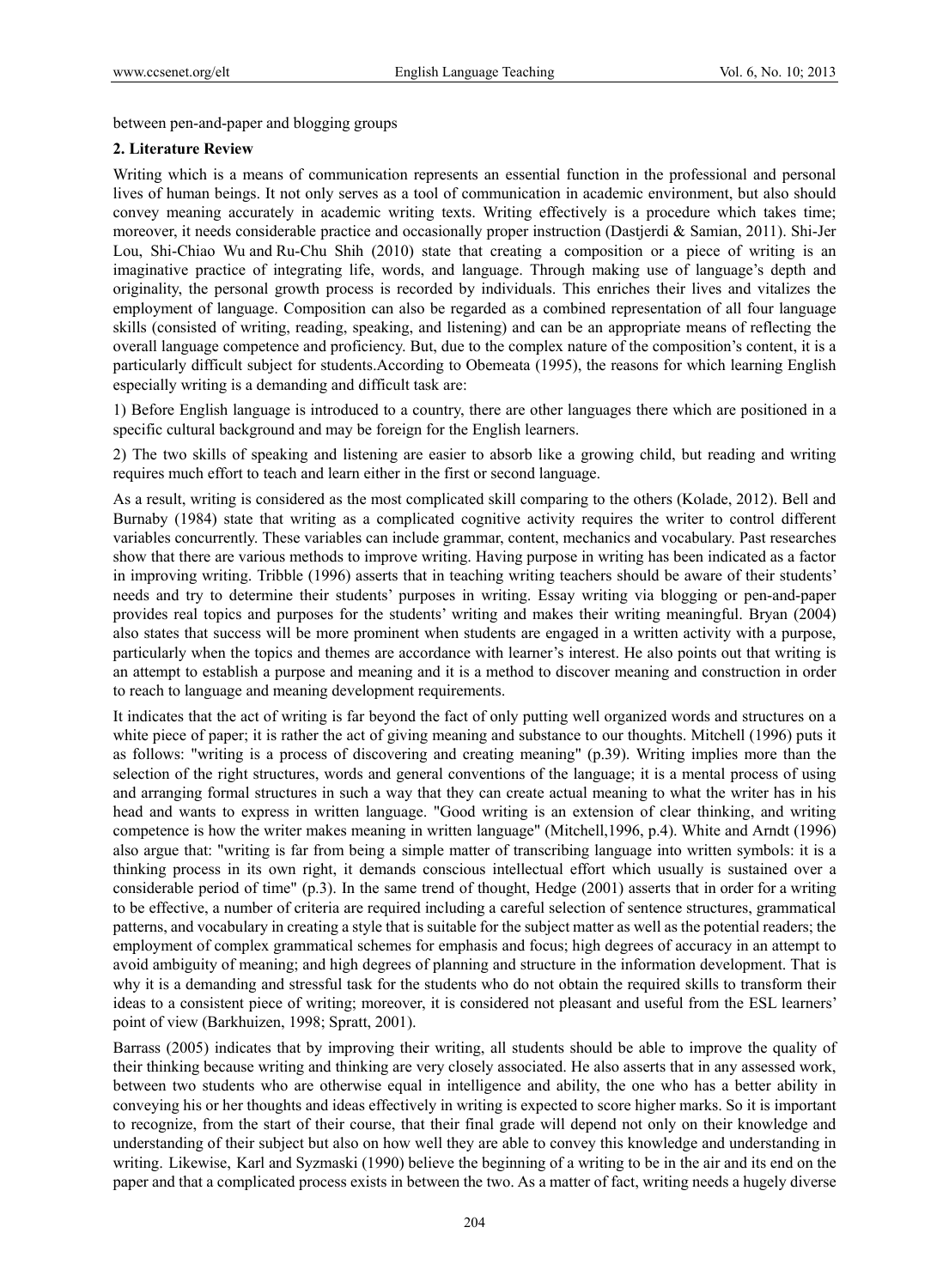set of skills. Thus, the conspicuity of difficulties individuals who are learning English as foreign language are facing should not be surprising.Peretz (2005) believes that writing requires drafting, revising and thinking before going on to writing. Flower and Hayes (1981) also proposed a model in which three main phases of writing were uncovered-planning, translating and reviewing. In planning phase, the ideas are produced, the information is arranged and the objectives are set. In translating phase, the ideas are put into words which include obedience from the grammar rules. Reviewing is the stage in which the text is evaluated and reorganized by deleting and adding words or phrases.

There are two approaches in teaching of writing: in Product Approach, the text book is the main medium of instruction. This approach suggests that a good writer's writing can serve as a model for the students in order to learn in what way to write and encounter less error. Based on Vanessa (2004), this approach is not suitable for the students who wish to write autonomously. However, the Process Approach helps the students to become independent writers (Kolade, 2012). In this approach, the main concentration based on Doughty and Pica (1986) is the potential for the writer to correct his text. Englert, Raphael, Anthony and Stevens (1991) believe that the fact of writing several drafts is the principle activity in process writing. The present study can be assumed as an example of process writing since the participants' essays submitted to the researcher were reviewed and given feedback, then were rewritten by the participants based on the received feedback.

Kereni (2004) asserts that proficiency in writing in the first language is a requirement in learning how to write in second language. Moreover, the structural difference between the first and the second language makes it tough for the ESL/EFL students to adapt themselves to a new language structure. Elander, Harrington, Norton, Robinson and Reddy (2006) states that essay writing is one of the most challenging tasks for students and they are unaware about different components of a good essay.

# *2.1 Importance of Writing for Postgraduate Students*

According to Bristol (2006), Postgraduate students need to assess and integrate the others' ideas and words so that their academic voice is expanded. Dudley-Evans & St. John (1998) indicate that writing summaries, essays and research papers is one of the requirements for university students. Huang (2010) conducted a study in which he examined instructors' and students' (undergraduate and graduate) opinions about needed skills in their degree programs. The study was administered among 432 EFL students and 93 instructors. His instrument was survey and he concluded that graduate students acclaimed writing for research papers, thesis proposals and theses as the most important skill among others. Likewise, undergraduate students and instructors ranked writing as the most important domain. Pourshahin et al.(2012) indicate that adapting with a foreign university academic requirements is a must for all the international students including Iranian students. One of these requirements is the knowledge of language with which the postgraduate students need to accomplish their research and write their theses. They conducted a research on fifty five Iranian postgraduate students in one of the Malaysian universities the result of which showed that "the most problematic area was writing skill and the second most one was grammar." They added that in postgraduate EFL/ESL classroom, writing should be brought more attention to. Kayi (2008) also claim that writing and grammar are the most challenging skills among EFL and ESL learners.

Likewise, Sadat Mousavi and Kashefian-Naeeini (2011) conducted another study in National University of Malaysia (UKM) among Iranian postgraduate students regarding the academic writing problems. The data were gathered through questionnaires among 85 masters and PHD students in Faculty of Engineering and interview among 10 (5 masters and 5 PHD) students. The findings of the study showed that the students had significant problems in content and form in their writings which can be as a result of lack of giving care to English as a foreign language. It also represents that the English language mode of learning and teaching was imperfect before entering postgraduate level. One of the problem roots was that the Iranian students received English instructions in Persian which is their first language; as a result, it would be difficult for them to read and write English academic text (Sadat Mousavi&Kashefian-Naeeini, 2011). Another reason is that when they were in Iran, they did not practice enough writing at school or university. When a writer produces a text, he or she should uncover some processes which are greatly hard activities either they are done by computers or pen and paper (Stapleton, 2010).

# *2.2 Use of Computer in ESL Writing*

Using computers in writing classes traces back to 1980s when the writing teachers in American schools and universities applied word- processing to facilitate students' writing outputs. Kulik (2003) indicates thatIn the evaluation researches of the 1980s it was discovered that in comparison with others, more improvements were depicted by those of the students who were asked to compose on word processor. Similar outcomes were found by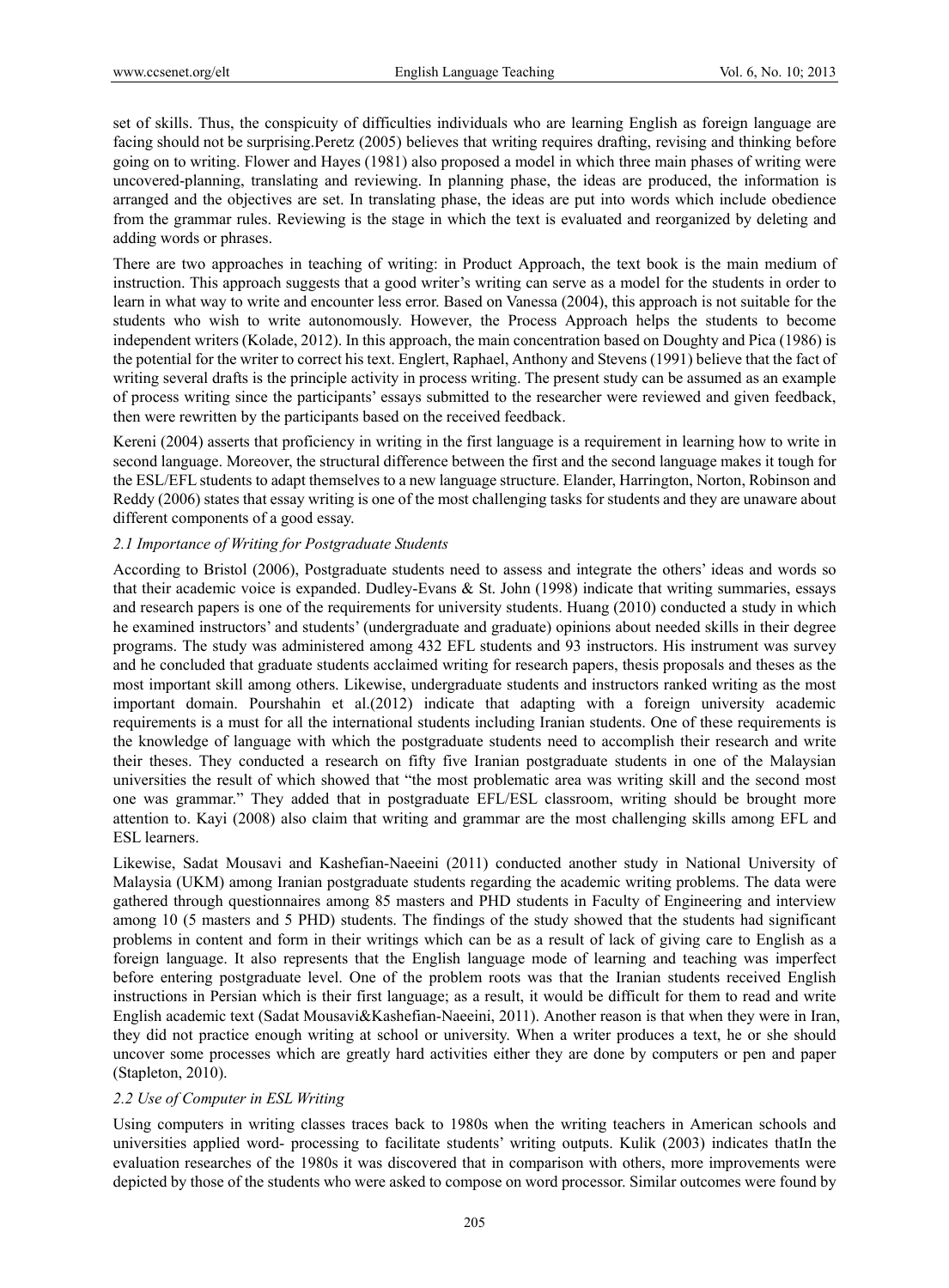the evaluation researches of the past decade. Despite the moderate size of impacts in the majority of word processing researches, the impacts were still large enough to be viewed as educationally meaningful.Some researchers such as Dautie (1986) state that when students write on the computer, they are interested in more writing and more revising.The teaching manner, particularly the teaching of writing, has been revolutionized by computers in the teaching of second language. The teaching pattern has shifted from examining the word-processors' role in writing in the later parts of 1980s to investigating the best ways of supporting the writing of students by computers (Foltz Gilliam & Kendall, 2000). The role of computers have changed from their usage in traditional classrooms as mere writing tools to the employment of asynchronous and synchronous network tools like the World-Wide Web, e-mails, WAN (wide area network), and LAN (Local area network) and the development of CALL (Computer Assisted Language Learning) activities (Pennington, 2004).

The reformation of technology has produced new genres, literacy, pedagogies and identities (Warschauer, 2004). As Pennington (2003) declares, writing in a computer context is more advantageous for students than writing by pen-and-paper as a result of its "automation, flexibility and cognitive" needs. However, according to Kern and Warshauer (2000) computer, in the same vein as every other technological device that is being employed in teaching like tape recorders, overhead projectors, papers, and pencils does not generate advancements in learning in and of itself.On the other hand, Lee et al. (2009) believe that EFL writing teaching and learning problems can be reduced by using computer technologies. In traditional writing classes, the job of computer was only a writing tool; yet, nowadays Computer Assisted Language Learning (CALL) activities such as e-mails and blogs have replaced the old function of computer in language learning (Pennington, 2004). Moreover, comparing to pen-and-paper writing, writing by computer is more flexible and suitable for cognitive demands (Pennington, 2003).

# *2.3 Use of Blogs in Education*

Kupelian (2001) states that as an effective educational resource, the electronic tool has not only changed the composing process, but also strengthens participation in writing activity. He continues that one reason for this is that e-mail and online chats is non-threatening atmosphere in which writers are not restricted in expressing themselves and encourages even timid students who usually avoid speaking in face-to-face discussions to participate actively in online chats. Another reason is that the Web provides a field for writers to present their work to a real and larger audience that spreads beyond classroom and school frames (Karchmer, 2001). Trupe (2002) argues that students are encouraged by e-medium to write more. One of the e-mediums which can be used in language learning and teaching writing is weblog or blog. According to Bella (2005) "A weblog, also called a blog, is an easily created and updateable website that allows people to publish to the Internet instantly." Soares (2008) asserts that the blogs because of their public and interactive aspects can be applied for educational purposes such as students' interests and class content. When students realize that they put their work on the weblog for readers in the real world, they are motivated to write (Leibowitz, 1999). Ward (2004) comments that blogs are useful instruments for language learning activities.

As Shi-Jer Lou et al. (2010) indicate, blogs enable students to interact and cooperate with each other. Yang and Chen (2007) believe a number of benefits of blogging applications in instruction to be: knowledge creation, the construction of learning files, enhancement of writing skills and reduction of misspelling, enhancement of school reputation and administration efficiency, and the enhancement of the exchange between the instructors and students. It has also been indicated by Du and Wagner (2007) that these blogs allow individuals to make their thoughts public in web pages and thus share their knowledge and thoughts. Because of the potential effect blogging has on the sharing and expressing of knowledge, blogging has a positive impact on learning and instruction (Brownstein & Klein, 2006; Dippold, 2009; Goldman, Cohen & Sheahan, 2008). Warlick (2005) suggests that "When students are writing large reports, essays, or research papers, ask them to submit their rough drafts onto their blogs. Then comment on the papers constructive criticisms. This is not to say that personal, face-to-face assistance is not needed. The advantage of using a blog is that all comments and developments are archived for study and reference" (p. 154).

Halic, Lee, Paulus and Spense (2010), in this concern, have adeptly noted that:

"The popularity of blogs among young people has made the map pealing to educators seeking to integrate computer-mediated communication (CMC) tools at the university level. These tools are seen as having the potential for enhancing student engagement and providing an environment for collaboration and creation of knowledge" (p. 1).

In the same vein, Campbell (2003) discusses the potentiality and practicability of integrating weblogs into the educational context, particularly in the field of language teaching. In his discussions, he mentioned three kinds of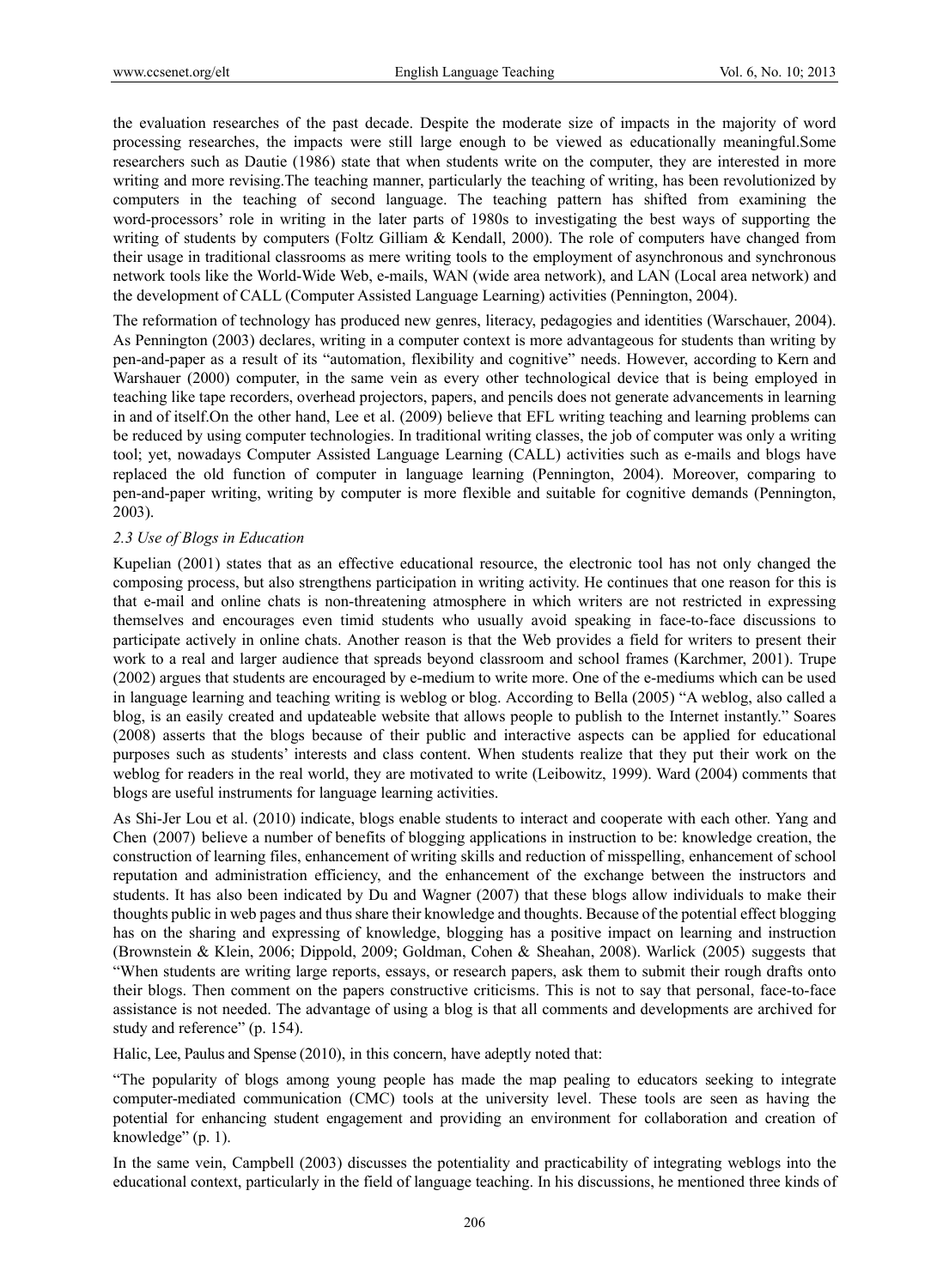blogs from which the language learners will probably benefit: the tutor blog, the learner blog and the class blog. The tutor blog is a blog which is administered by the teacher of the class. The learner blog is the one which is run by each student in the class and the class blog is the blog in which the teacher and student collaborate together in running and managing it. In the tutor blog, the teacher puts different sources and teaching materials on it and the students can read them and comment on them, but cannot send posts themselves on it. According to Campbell (2003), in the learner blog the students can update their posts continuously with their own words and thoughts. This experience gives them a sense of ownership (Soares, 2008); however, it needs lots of effort from the teacher's side to moderate it (Stanely, 2005). Bella (2005) and McDowell (2004) argue that we can use a class blog as a discussion board in which the students have chance to discuss by sending posts, leave comments or reply to the existing comments. As Campbell (2003) suggests, class blogs can also facilitate the language learning which is based on project. In this way, they can edit each others' posts and give feedback to each other, as well which is beneficial for developing critical writing skill (Soares, 2008). According to Soares (2008), blogging in a language class enables the learners to interact with other learners around the globe; therefore, they can experience real communication together with learning.

A study was conducted by Zare-ee, Shekarey and Fathi Vajargah (2009) among the Iranian undergraduate and graduate students in Iran on the use of technology in education. In their study, students' views on the application of blogs in teaching-learning processes and their actual use of blogs were investigated. The participants' familiarity with blogs which were written in English and Persian was studied and their views about the usefulness of blogs as an instructional tool in higher education were declared. The finding SOF the study showed that blogs were actually used less than it is believed they should be. It was one of the studies done in Iran related to the use of the blog in education at university level. The study did not investigate the students' writing performance and was aimed to view the students' perceptions about blog in teaching-learning process. Also, the research methodology of that study was qualitative (survey) and not experimental.

#### *2.4 Use of Blogs in EFL Writing*

A growing number of teachers and researchers who wish to measure the effectiveness of weblogs in the overall language learning, and the writing instruction in particular, have experienced weblogs. Weblogs seem to be tools that are highly valuable for the current writing instruction; particularly due to their direct relation to writing something (Simsek, 2009). Blogs have been experimentally employed in language learning as a tool in developing the reading comprehension and writing skills the implications of which imply that while blogging does not have the place of face to face interaction, it might provide and environment for practicing within which students can think, reflect, and slowly create language for real-life audiences (Pinkman, 2005). According to Eastment (2005), weblog is among the most promising and newest internet applications in relation to effective writing instruction. Hewett (2000) andPelletieri (2000) emphasized on the positive impacts of weblogs on the enhancement and improvement of grammar fluency and proficiency. The fact that the motivation and interest of students in writing and reading is increased, and the autonomy and independence of learners is promoted with the employment of blogging in the context of EFL has been confirmed by recent studies (Pinkman, 2005; Zhang, 2009). In this vein, Sun (2009) believes that weblogs can create a dynamic forum which encourages extensive language practice and results in the development of learning strategies, authorship, and learning motivation. Furthermore, weblogs can enhance the critical and analytical thinking skills of the students (Oravec, 2002; Yang et al., 2005; Zhang, 2009). Wang (2006) suggested that Internet-based writing has some advantages such as easy publication and modification, rapid writing and immediate interaction. According to Lou, Wu and Shih (2010), blogs involve all of the above functions and characteristics. "In the English as a Foreign Language (EFL) setting, one can find blogs for professional development, class blogs, and students' individual blogs, among others" (Arena & Jefferson, 2008). Arena and Jefferson (2008) also add that releasing the blog potential for learning language is directly related to the teacher's understanding of the pedagogical benefits of such a tool. Yang (2007) indicates that blogging application in instruction is beneficial for enhancing the exchange between students and instructor, creating knowledge, reducing misspelling and strengthening writing skills.

In recognizing the weblogs' value in a writing class, Levey (2003, cited in Ward, 2004) declares that "some of the best characteristic and features of peer review are built in blogging". Besides allowing the students to review the writing of their peers, weblogs enable them to view the feedback teachers give to other students which in turn helps them in gaining a better understanding of and effective and successful writing. Armstrong and Retterer (2008) state that since blogging is easy to use and its format is conversational and informal can be a tool which engages the students in subject matter; however, employing blogs during a course does not guarantee better performance of students in writing or automatically makes them more proficient. However, the obvious fact is that through more frequent writing; and probably more informal writing, students were reported to have gained a sense of confidence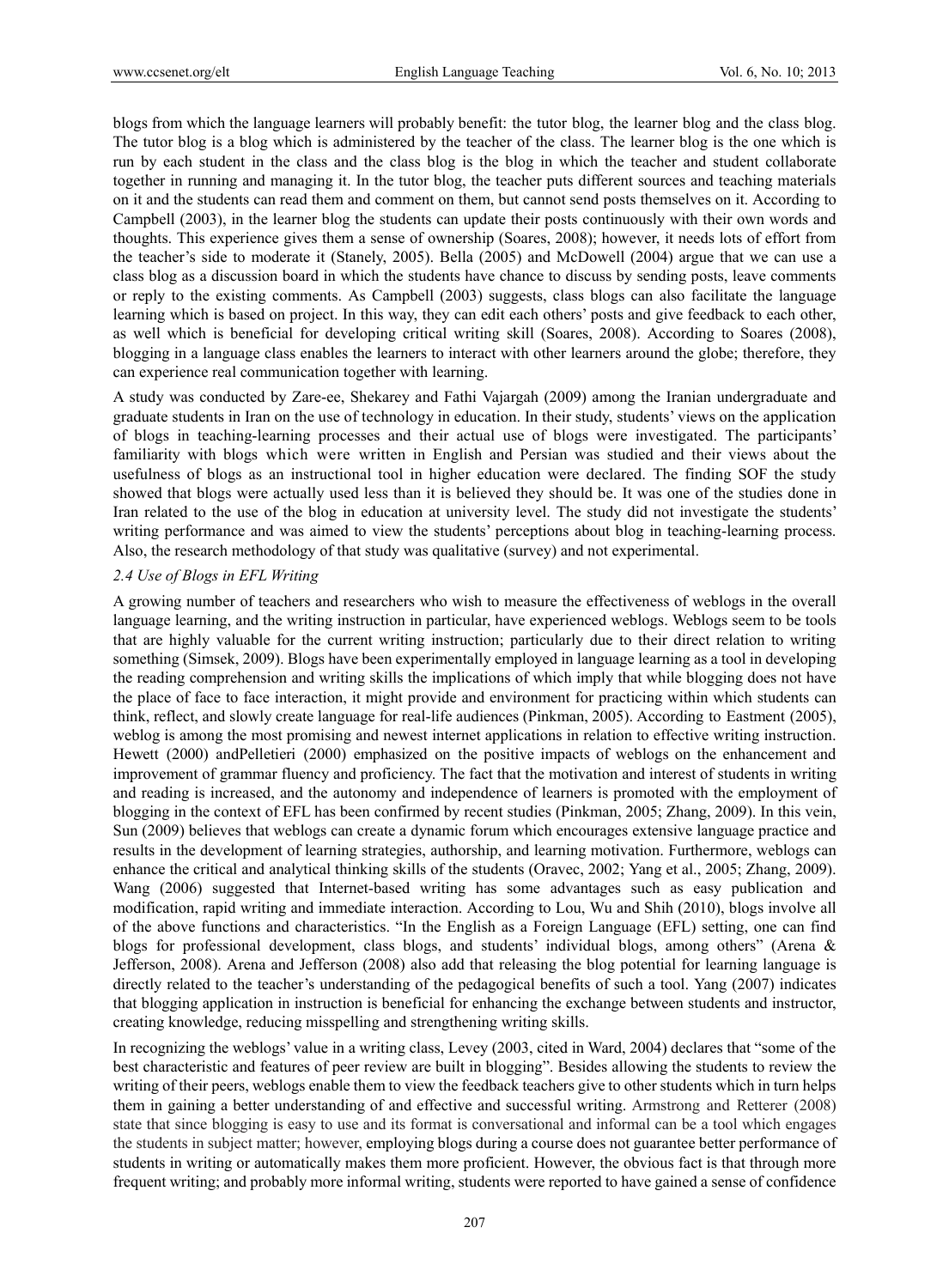in their ability to write in the target language. It has also been added that, in the same vein as various new technologies that can be employed in the classrooms, blogs provide an additional means for foreign language interactions.

Another study was administered by Simsek (2009) among 70 undergrdauate students at Marmara University in Turkey. It investigated the impacts of weblog integrated instruction on the writing performance of the students and their perceptions of the weblog employment in their courses have been investigated.

The findings implied that students' writing performance improved by weblog integrated writing. In addition, students held a favorable perception about weblog employment. A study was done by Sun (2010) in Taiwan. The research explores the impacts of extensive writing through comparing the writing performance of the last three and the first three weblog entries of the participants. A survey for examining the blogging process of participants along with their perception and understanding of the blogging has also been conducted by the study. The research's outcome indicate that the overall writing performance of participants can be enhanced by writing in blogs, and that it encourages self-governing monitoring of their own writing and creates positive attitudes toward learning foreign language writing in the participants. Based on its findings, the research infers that writing in online environments in weblogs could be beneficial in fostering the autonomy and learning strategies of learners along with enhancing their writing motivation and improving their writing skills.

Fageeh (2011) investigated the effect of blogging on writing proficiency and attitude among undergraduate students of English Department in King Khalid University, Saudi Arabia. The Weblog is perceived as a tool used for developing their English in terms of their attitudes toward writing and their writing proficiency by the students. They also regarded weblog as a tool that gives the freedom and opportunity of self-expressing in English, maintaining an interactive relation with real-time readers, and writing or global as well as local audiences creating interactive and active social exchanges in blogs. Generally, the attitude of students toward the employment of weblogs was positive. However, few ESL researches and far fewer in the context of EFL, concentrate onIranian postgraduate writing performance by comparing pen-and-paper and blogging as writing tools.

# *2.5 Pen-and-Paper versus Technology-Based Writing*

Lam and Pennington (1995) conducted a study in which they compared two groups of secondary students who used pen-and paper and computer for writing. Their writings were assessed by raters based on ESL Composition Profile (1981) and the results presented that thatoverall, the writing of students in the Computer group was better than that of the one in a Pen group and they were hugely significant differences in every aspect of their writing except organization and content with the superior exhibition of performance belonging to the Computer group.

There are some studies that have shown the advantages of using weblogs to enhance students' writing development. Ward (2004) carried out a short term study with forty non-native English speaker students with an intermediate language level. The study was developed in order to see how weblogs could benefit his composition class. The teacher chose four different tasks for students to write; he says that even though blogs are thought of spaces where little attention to fordm is paid, he wanted his students to advance in their writing. In this case, the audience for the students was peers from the same class. His findings suggest that students enjoyed the experience a lot and they said that it had helped them to improve their English. Other students expressed that the blog was a form of self expression, something similar to a diary where they could put all the things they wanted to share with others. In general, according to the author, students were highly motivated to write. Some of them continued keeping their blogs after the course finishe. Blogs have formidable potentials to use as a useful tool for the teaching of EFL writing class (Wu 2005). Although blog not originally created to use in EFL classes, it has great potential to serve as a valuable tool for teaching writing in a foreign language (Kavaliauskienė, Anusienė and Mažeikienė, 2006).However most of the researchers in this field believe that the full potential of writing class blogs still needs to be learned and explored and also a lot of work needs to be done in order to effectively use blogs in the writing class.It can be claimed that blogging is grounded in the Vygotskyan theories of collaborative learning in which learners can develop their knowledge through interaction with other learners and especially more knowledgeable ones(group interaction). In language learning this help is usually provided by teacher but peer group interaction also permits the construction of ZPD whereby collective knowledge resides in the group rather than individual member (Nassaji and Cumming 2000). Blogging provides environment in which students can collaborate and share ideas.

Considering the fact that, the number of research about using blog in EFL writing class is not sufficient; a review of literature in L2 writing research on the effect of blogging on learners' achievement has shown two contradictory findings. Studies by Kelley (2008), Bayrak and Kocak Usluel (2011) tested the effect of blog on the writing achievement. They haven't found any significant differences in neither the writing quality nor the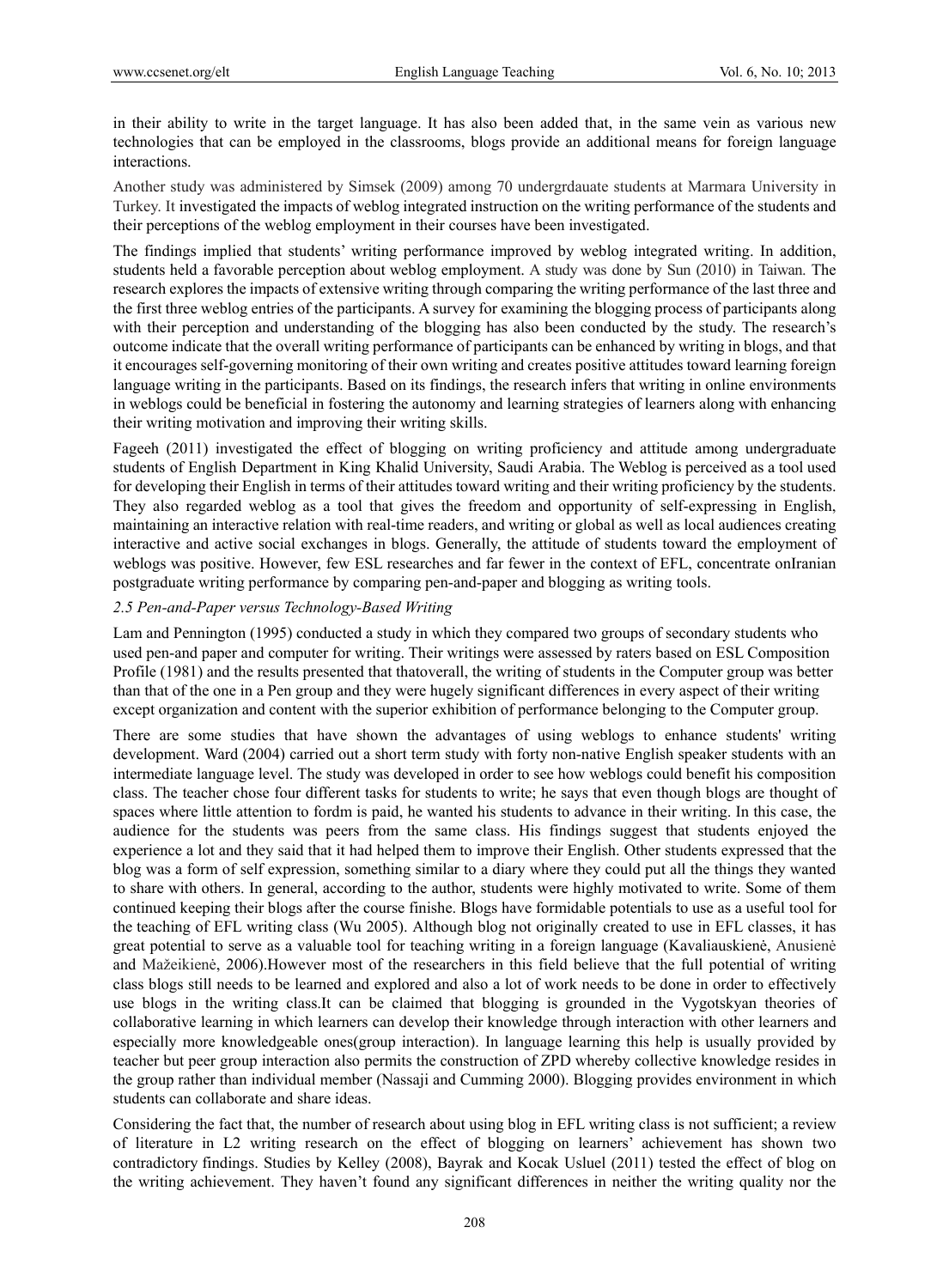attitudes towards writing between students who used those technologies and those who did not.On the other hand, studies by O'Connor (2011), Quintero (2008), Nepomuceno (2011), Blackstone, Spiriand Neganuma (2007), Fageeh (2011), Wu (2005), Güttler (2011) found that blogging has effective role on the development of writing skill and students' attitudes toward writing. The social nature of the blogs had a positive impact on the content and amount of writing of learners (O'Connor 2011). Blog creates an innovative, more engaging and more authentic experience and also the collaborative learning environment of blog allow students to learn through modeling and through exposure to other students' opinions, ideas (Blackmore-Squires 2010). Monitoring students' posts efficiently isn't easy because teacher need to read every single blog and highlight mistakes. In cases where the blog is outside of class time, particularly in large classes, the workload increases and it can become time consuming for both teachers and students.

#### **3. Methodology**

This study used a quantitative true experimental design aimed at comparing the students' writing performance scores by using pen-and-paper essay writing and blogging among Iranian graduate students of University Putra Malaysia (UPM).This design was applicable for this research since the researcher's goal was to compare the effect of an experimental group (blogging) and a control group (pen-and-paper) on the essay writing performance of Iranian graduate students who were assigned randomly. As Ary, Jacobs and Razavieh (2002) indicated, true experimental design should be applied when we use a random assignment for selecting the groups. Randomized subjects, pretest-posttest control group design were applied in this research. In this design, subjects were assigned into experimental (blogging) and control (pen-and-paper) groups by random assignment.

This study was conducted in Universiti Putra Malaysia (UPM), one of the public universities of Malaysia. The reason for choosing this university among the other Malaysian universities was that the population of Iranian students in UPM is the biggest compared to other Malaysian universities  $(N = 1411)$ . This is based on the data obtained from School of Graduate Studies records (2009-2010 academic years). The sampling type which has been used in this research is simple random sampling in which the table of random numbers is used.

The instruments of this study were two sets of Test of Written English (TWE) which is the writing section of Test of English as a Foreign Language (TOEFL) were used in the pretest and posttest. The first set of test was taken as the pretest of the participants before starting the treatment and the second set was the posttest of participants which was taken after the treatment. The TWE (Test of written English) is a 30-minute writing test required of everyone who takes the TOEFL test. This test requires the test takers to write a short essay on one topic in 30 minutes from their TWE test book to show their ability to "generate and organize ideas, support ideas in writing with examples or evidence and use standard written English formats" (ETS Website, 2011). Selecting one essay topic from the three optional ones in the pretest and posttest was the participants' task to do. The essays were rated by two raters using the ESL Composition Profile (Jacobs, Zinkgraf, Wormuth, Hartfiel and Hughey, 1981). It is a weighted analytic scoring scale developed for rating second language learners writing task and the descriptors are clear. It is one of the most widely used scoring scales for evaluating ESL writing (Bailey, 1999) since aspects of the writing are reflected in the scale. There are five basic features which constitute the analytic writing scale namely content (30%), organization (20%), vocabulary (20%), language use (25%) and mechanics (5%). The points given to each of the five domains would be added to yield a total score for each writing sample. The use of analytic scale in evaluating students' essays is deemed practical and reliable as it provides clear descriptors of the scale and the quality of a written piece is seen from various aspects (Bailey, 1999). In the pretest, the participants of both groups  $(n = 64)$  were given three topics to choose from. The time limit for the test was 30 minutes and the word limit was at least 250 words. The mode of writing pretest was by pen and paper for both blogging and pen-and-paper groups.

The pretest topics were as follows:

1) If you could change one important thing about your hometown, what would you change? Use reasons and specific examples to support your answer.

2) "When people succeed, it is because of hard work. Luck has nothing to do with success." Do you agree or disagree with the quotation above? Use specific reasons and examples to explain your position.

3) Is it better to enjoy your money when you earn it or is it better to save your money for some time in the future? Use specific reasons and examples to support your opinion.

In the posttest, the students were given three topics to choose from. The time limit for the test was 30 minutes and the word limit was at least 250 words.

The posttest topics were as follows: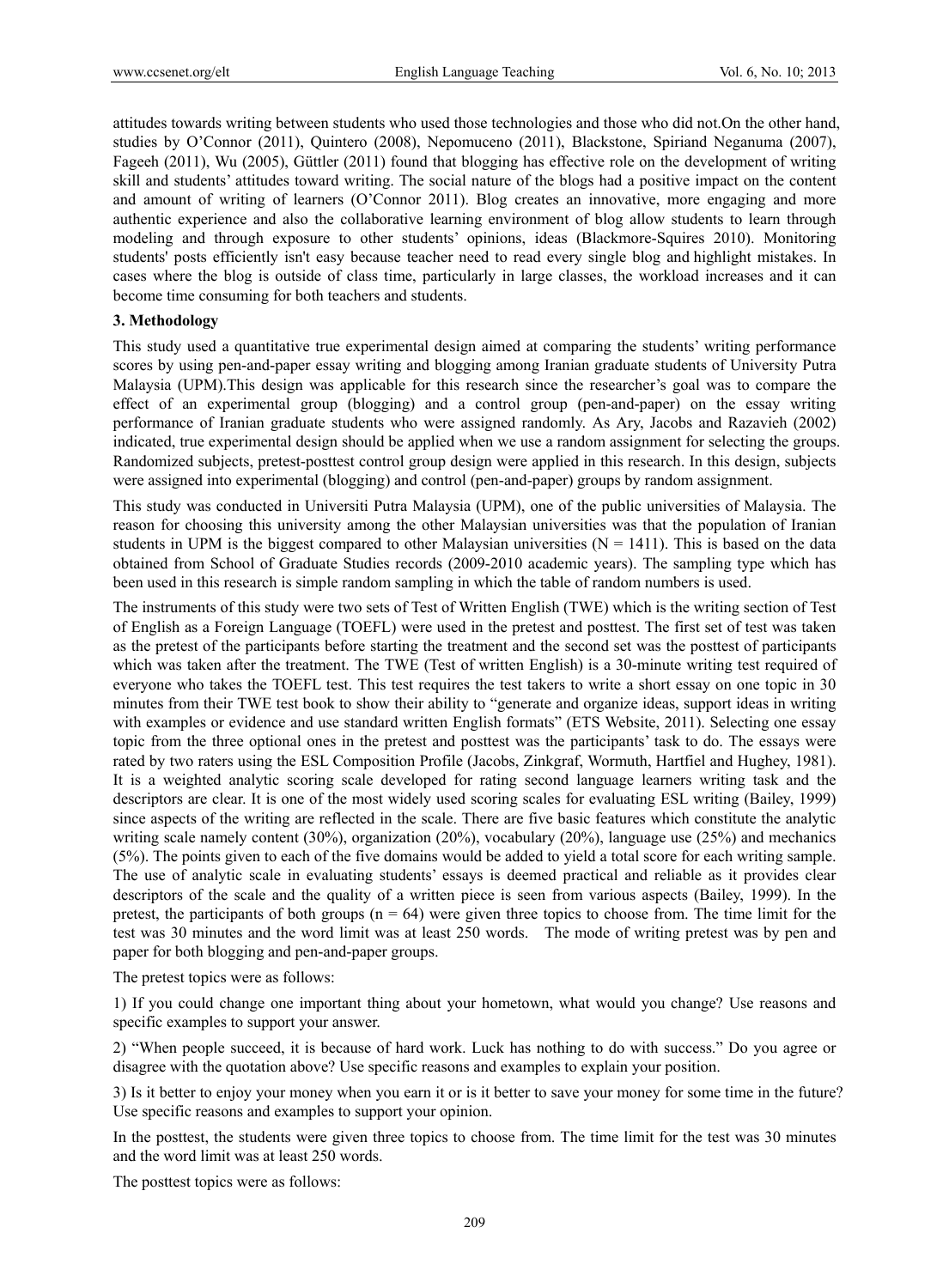1) Many students choose to attend schools or universities outside their home countries. Why do some students study abroad? Use specific reasons and details to explain your answer.

2) Some people say that computers have made life easier and more convenient. Other people say that computers have made life more complex and stressful. What is your opinion? Use specific reasons and examples to support your answer.

3) Some people think that they can learn better by themselves than with a teacher. Others think that it is always better to have a teacher. Which do you prefer? Use specific reasons to develop your essay.

The pretest namely the TOEFL writing test was administered at the beginning of the study to tap the students' pretest scores. The posttest, which was administered at the end of the study, had the same structure as the pretest but with different topics. The instruments of this study namely TOEFL writing tests were validated by two experienced English teachers in order to determine whether the tests are appropriate for Iranian graduate students for measuring their writing performance. They confirmed TWE as a standard test which is appropriate for the Iranian graduate students. The pre and posttest essay scores were rated by two Malaysian experienced English teachers. They were appointed due to their teaching experience and familiarity with using the same rubric for this study (Jacob's). Another reason of selecting them was that they were not Iranian which could eliminate any kinds of bias in terms of raters.

# *3.1 Treatment*

Based on the schedule, the participants were to write six essays in an eight-week treatment and submit them to the researcher in order to obtain feedback and rewrite based on the feedback.The blogging group (n=33) wrote their essays on the blog in the form of entries. The entries were checked by the researcher and the feedback was given in the comment section. Moreover, the blogging participants could ask their questions regarding writing or technical problems of the blog in the comment section.

The pen-and-paper group (n=31), on the other hand, met the researcher twice a week at the UPM main library in order to submit their assigned written essays. The instruction, essay topics and feedback for pen-and-paper group were exactly the same as the blogging group. The difference was in the way of presenting them: the instructions and essay topics of the pen-and-paper group were in paper-published form and were given to them face to face, while the blogging group received the instructions and essay topics published on the blog.After collecting the topics from the participants, the researcher read and corrected the students' errors based on the five domains of writing performance within a week.

# *3.2 Data Analysis*

The collected data were organized and entered into Statistical Package for the Social Science (SPSS, version 16) in order to be classified and different tests could be administered on the data. It was analyzed descriptively and inferentially. Descriptive statistics was used to analyze the groups' age, gender, semester and program of study. A paired sample t-test was carried out to compare the mean difference between pre and posttest scores of each group. Meanwhile, an independent sample t-test was administered to obtain the mean difference between both groups' pre and posttest scores. According to Ary, et al. (2002), the established levels of significance normally used in the field of education is between .05 and .01. In this study, the alpha for testing the hypothesis was .05.

# **4. Results and Discussion**

# *4.1 Testing Null Hypotheses*

 $H_0$  1: There is no significant difference in the pretest mean scores of overall writing performance between pen-and-paper and blogging groups.

Since the writing performance data were normally distributed, an independent sample t-test was used to observe the differences between the pretest mean scores of overall and five categories of writing performance prior to the treatment (Refer to Table 1). This was done to ensure that the results after the treatment would not be due to the differences between the mean scores of the groups before the treatment. The obtained result shows there are no significant difference between the groups' pretest mean scores  $[t (62), p>05]$ . It indicates that the participants of both groups were homogeneous regarding their level of writing performance before starting the research. Therefore, the first null hypothesis is accepted.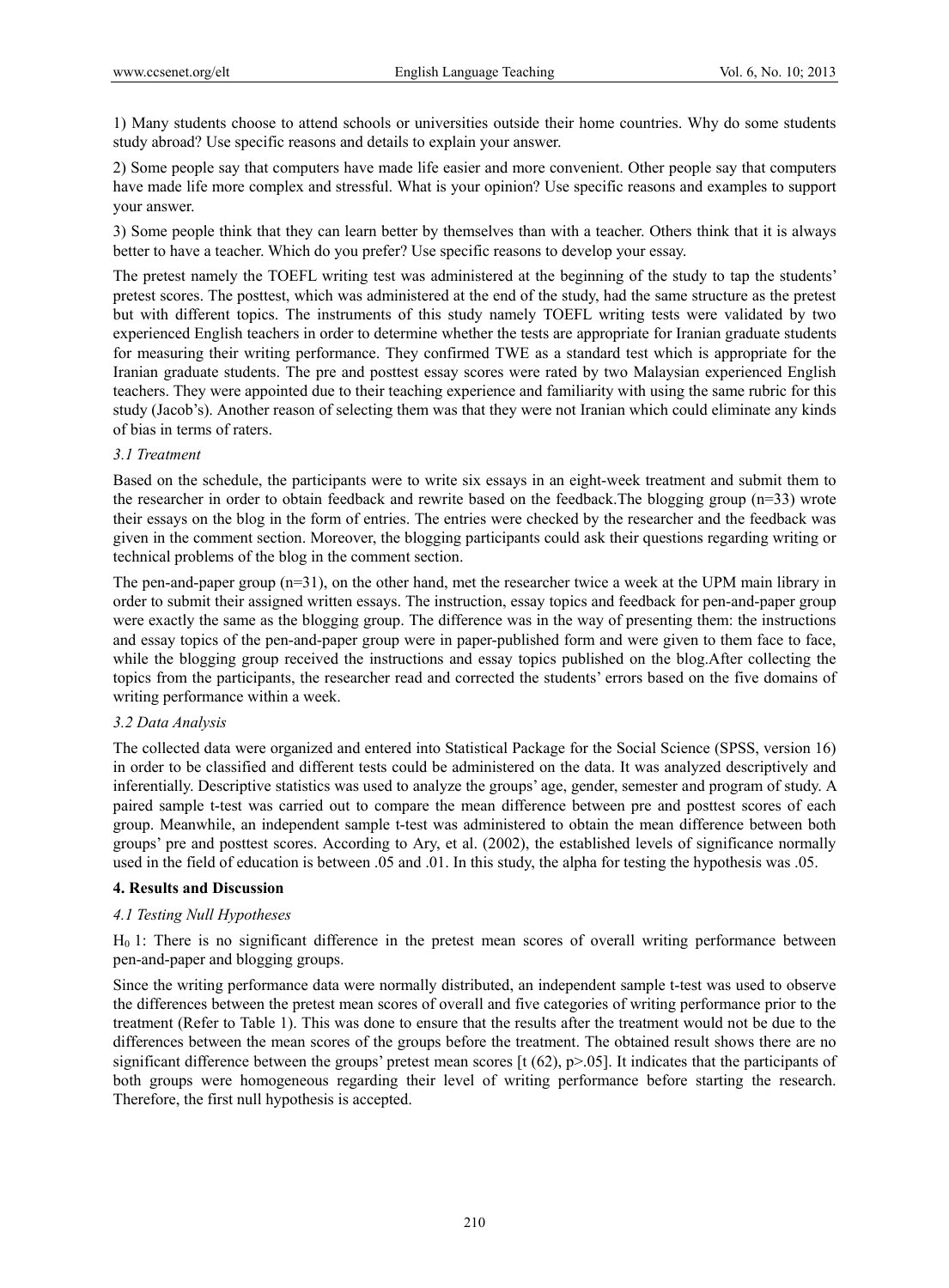L,

| Group                | N  | Mean  | Std. Deviation | $\mathbf t$ | df | $p$ . |
|----------------------|----|-------|----------------|-------------|----|-------|
| Pretest-Content      |    |       |                |             |    |       |
| Pen-and-Paper        | 31 | 16.56 | 2.431          |             | 62 | .462  |
| Blogging             | 33 | 16.12 | 2.361          | .740        |    |       |
| Pretest-Organization |    |       |                |             |    |       |
| Pen-and-Paper        | 31 | 9.79  | 1.364          | 1.303       | 62 | .198  |
| Blogging             | 33 | 9.39  | 1.058          |             |    |       |
| Pretest-Vocabulary   |    |       |                |             |    |       |
| Pen-and-Paper        | 31 | 10.35 | 1.349          | .020        | 62 | .984  |
| Blogging             | 33 | 10.34 | 1.227          |             |    |       |
| Pretest-Language Use |    |       |                |             |    |       |
| Pen-and Paper        | 31 | 11.56 | 1.393          | 1.146       | 62 | .256  |
| Blogging             | 33 | 11.20 | 1.081          |             |    |       |
| Pretest-Mechanics    |    |       |                |             |    |       |
| Pen-and-Paper        | 31 | 2.88  | .556           | .140        | 62 | .889  |
| Blogging             | 33 | 2.86  | .509           |             |    |       |
| Pretest-Overall      |    |       |                |             |    |       |
| Pen-and-Paper        | 31 | 51.15 | 4.952          | .916        | 62 | .363  |
| Blogging             | 33 | 49.93 | 5.704          |             |    |       |

H<sub>0</sub> 2: There is no significant difference between the pretest and posttest mean scores of overall writing performance for the pen-and-paper group.

Since there was no significant difference between groups in their pretest scores, a paired-sample t-test was applied to compare pre and posttest means of each group. By administering the paired-samples t-test, the mean and standard deviation of each group were obtained. Table 2 shows the mean and standard deviation of pre and posttest writing overall performance and writing performance categories namely: content, organization, vocabulary, language use and mechanics for pen-and-paper group.

Table 2. Pre and posttest mean scores of overall writing performance and writing categories of pen-and-paper group

| Pen-and-Paper Group         | Mean  | N  | Std. Deviation | T        | df | p.   |
|-----------------------------|-------|----|----------------|----------|----|------|
| <b>Pretest Content</b>      | 16.56 | 31 | 2.43           |          |    |      |
| <b>Posttest Content</b>     | 18.37 | 31 | 1.93           | $-4.02$  | 30 | .000 |
| <b>Pretest Organization</b> | 9.79  | 31 | 1.36           |          |    |      |
| Posttest Organization       | 12.33 | 31 | 1.51           | $-796$   | 30 | .000 |
| Pretest Vocabulary          | 10.35 | 31 | 1.34           |          |    |      |
| Posttest Vocabulary         | 12.70 | 31 | 1.76           | $-693$   | 30 | .000 |
| Pretest Language use        | 11.56 | 31 | 1.39           |          |    |      |
| Posttest Language use       | 16.25 | 31 | 2.42           | $-10.78$ | 30 | .000 |
| Pretest Mechanics           | 2.88  | 31 | .55            |          |    |      |
| Posttest Mechanics          | 3.43  | 31 | .49            | $-3.56$  | 30 | .000 |
| Overall                     | 51.15 | 31 | 5.70           | -9438    | 30 | .000 |
|                             | 63.11 | 31 | 7.04           |          |    |      |

It was evident from the comparison made between the pre and posttest of pen-and-paper group that there was increase in their scores from pre to posttest.

In the pen-and-paper group, the pretest content mean was 16.56, while the posttest content mean of this group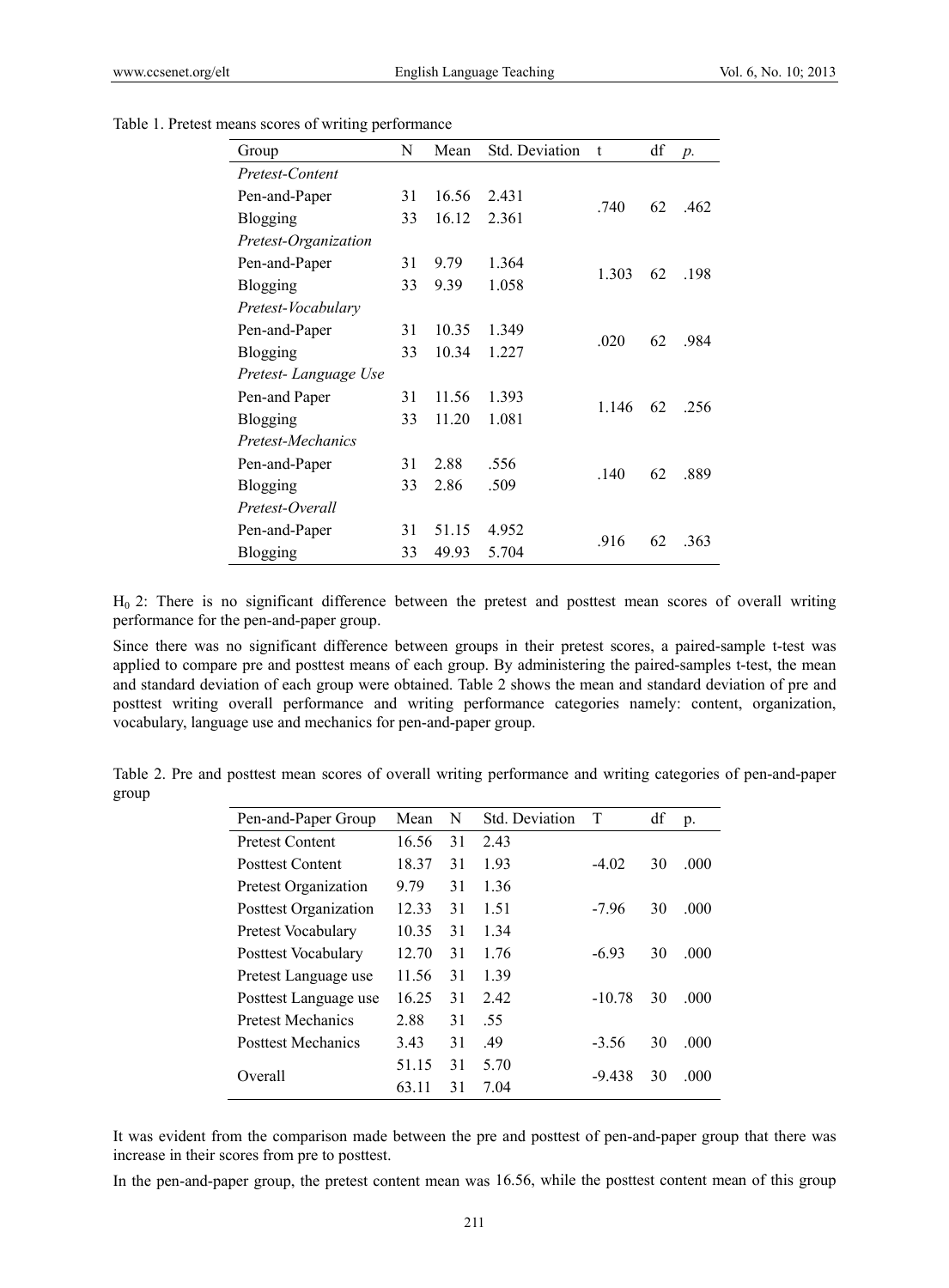was 18.37, which reveals the improvement of the group in the content section. In addition, the *p* value which is smaller than level of significance  $(p < 0.05)$ , is a strong evidence to show a significant difference between pretest content and posttest content. Pretest organization mean for the pen-and-paper group is 9.79, while the posttest organization mean of this group was 12.33 which indicated the increase in their scores ( $p$ < 0.05).

The pretest vocabulary mean of pen-and-paper group was 10.35, while the posttest vocabulary mean of the same group was 12.70; so the pen-and-paper group improved in their vocabulary after the treatment ( $p$ < 0.05). The pretest language use mean of pen-and-paper was 11.56, while the mean of their posttest language use was 16.25 which presents a high improvement in their language use scores ( $p$ < 0.05). The mean of the pretest mechanics for the pen-and-paper group was 2.88, while in their posttest mechanics they increased their mean to 3.43 out of 5 (*p*< 0.05). The pen-and-paper pretest overall mean was 51.15 while in the posttest overall it increased to 63.11, which shows the improvement of this group in overall writing performance.

H<sub>0</sub> 3: There is no significant difference between the pretest and posttest mean scores of overall writing performance for the blogging group.

A paired-sample t-test was utilized to compare the pre and posttest of blogging group the result of which showed that there was significant difference between pre and posttest of blogging group in their overall and five categories writing performance. Table 3 demonstrates the mean and standard deviation of blogging group pre and posttest.

Table 3. Pre and posttest mean scores of overall writing performance and writing performance categories of blogging group

| <b>Blogging Group</b> | Mean  | N  | Std. Deviation | t        | df | р.   |
|-----------------------|-------|----|----------------|----------|----|------|
| Pretest-Content       | 16.12 | 33 | 2.36           |          |    |      |
| Posttest-Content      | 19.90 | 33 | 2.41           | $-7.06$  | 32 | .000 |
| Pretest-Organization  | 9.39  | 33 | 1.05           |          |    |      |
| Posttest-Organization | 12.96 | 33 | 1.70           | $-11.47$ | 32 | .000 |
| Pretest-Vocabulary    | 10.34 | 33 | 1.22           |          |    |      |
| Posttest-Vocabulary   | 12.96 | 33 | 1.70           | $-8.21$  | 32 | .000 |
| Pretest-Language use  | 11.20 | 33 | 1.08           |          |    |      |
| Posttest-Language use | 1631  | 33 | 2.64           | $-1210$  | 32 | .000 |
| Pretest-Mechanics     | 2.86  | 33 | 2.86           |          |    |      |
| Posttest-Mechanics    | 3.31  | 33 | 3.31           | $-4.55$  | 32 | .000 |
| Pretest-Overall       | 49.93 | 33 | 4.95           |          |    |      |
| Posttest-Overall      | 65.48 | 33 | 7 29           | -12.05   | 32 | .000 |

Pretest mean of content for the blogging group was 16.12, while the posttest mean of content was 19.90. It indicates improvement in the content performance of this group. The mean of the pretest organization for the blogging group was 9.39 while the posttest mean of content for this group was 12.96. It illustrates the progress of this group in organization scores ( $p$ < 0.05). The pretest vocabulary mean for the blogging group was 10.34 while their posttest vocabulary mean was 12.96; it shows that the blogging group advanced in its vocabulary score after the treatment was done.

The pretest language use mean of the blogging group was 11.20 while the posttest language use mean was 16.31 which is an indicator of high improvement of the blogging group in their language use scores. The mean of the pretest mechanics for the blogging group was 2.86 while the posttest mean was 3.31; it reveals that the blogging group progressed in mechanics score from pretest to posttest. The mean for the pretest overall writing performance of the blogging group was 49.93 while it increased to 65.48 in their posttest overall mean score (Refer to Table 4).

It is clear from the results obtained that there was an improvement in blogging group overall writing performance. The increase from pre to posttest mean scores shows that both groups, blogging and pen-and-paper, improved in their overall writing performance as well as the writing performance categories namely content, organization, vocabulary, language use and mechanics after undergoing the treatment.

H0 4: There is no significant difference in the posttest mean scores of overall writing performance between the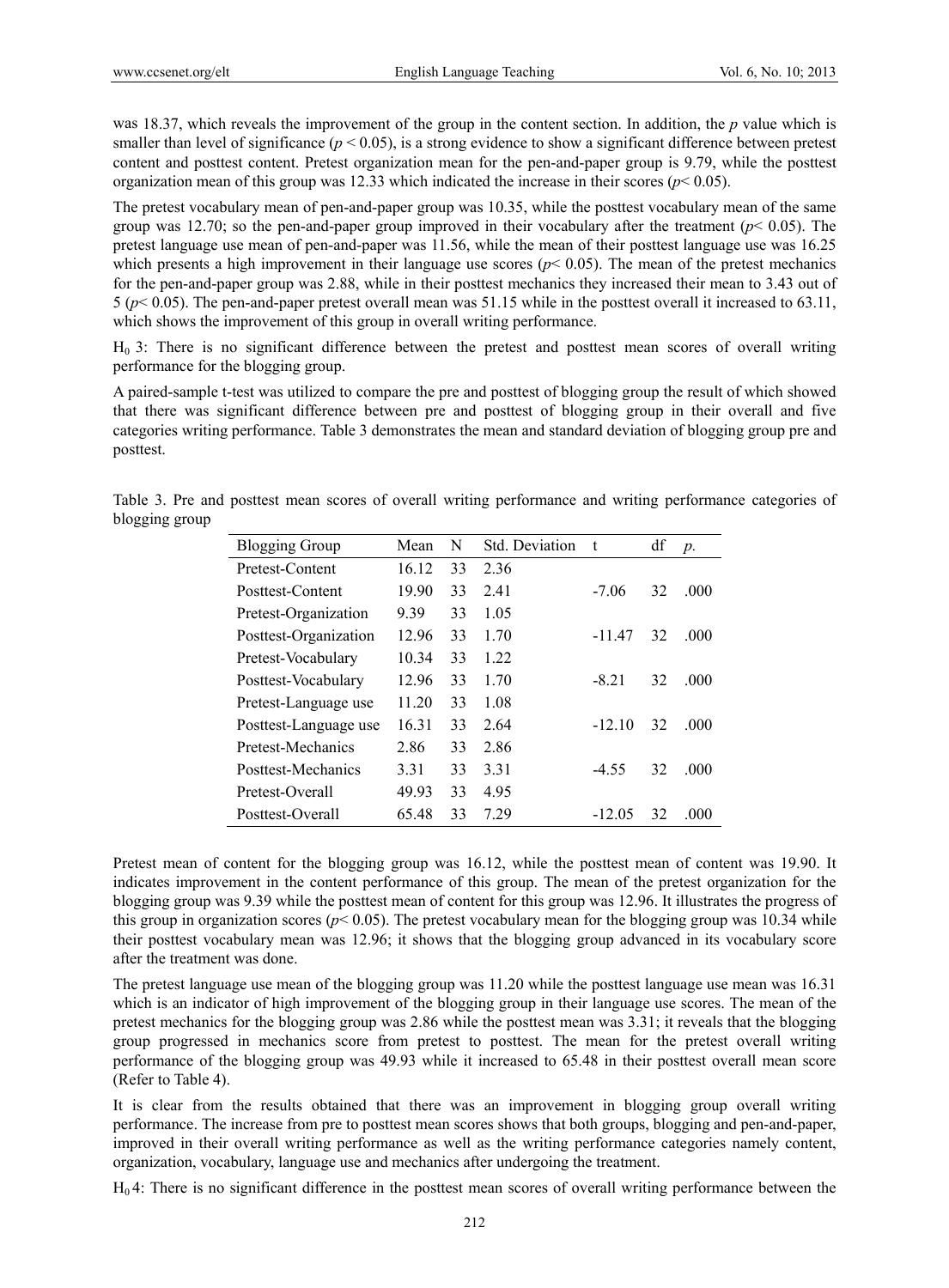pen-and-paper and blogging groups.

In this study, an independent-samples t-test was utilized in order to examine whether there is significant difference between pen-and-paper and blogging groups in their writing performance including overall and five writing categories namely content, organization, language use, vocabulary and mechanics.

Table 4 shows the mean and standard deviation scores for pen-and-paper and blogging groups.

Table 4. Mean and standard deviation of posttest overall writing performance

| Group                        | N. | Mean Std. Deviation t |  | $df$ <i>p</i> . |                  |
|------------------------------|----|-----------------------|--|-----------------|------------------|
| Pen-and-Paper 31 63.11 7.042 |    |                       |  |                 | $-1.322$ 62 .191 |
| Blogging 33 65.48 7.291      |    |                       |  |                 |                  |

The posttest means score of pen-and-paper group was 63.11 while for the blogging group was 65.4. The result indicates that the blogging group performed better than pen-and-paper group in terms of their post writing scores, but as *p.* value is bigger than alpha  $[t (62) = -1.322, p > 0.05]$ , there is no significant difference in posttest scores of writing overall performance between pen-and-paper and blogging groups; therefore the null hypothesis failed to be rejected.

#### *4.2 Discussion*

The independent variables in this research were pen-and-paper and blogging and the dependent variable was essay writing performance which was assessed by the participants' posttest scores. The effectiveness of pen-and-paper and blogging was assessed by administering pre and posttest before and after the treatment.

The paired-sample t-test showed that the participants of both groups improved in their writing performance from pre to post test. Therefore, null hypothesis 3 and 4 were rejected. This can be due to the treatment done during eight weeks. Writing like other skills of language learning needs practicing to become perfect in. By writing an essay topic each ten days and receiving feedback on the written essays, the participants became aware of their weaknesses in writing essays and tried to correct their errors based on the given feedback. This process lasted for eight weeks (six essay topics). The participants tried not to repeat their mistakes in writing the new essay topic after taking the feedback from the researcher. They could ask their questions either face to face (pen-and-paper group) or by commenting on the blog (blogging group).

This finding is consistent with Sun's (2010) study in which the participants' overall writing performance was enhanced in their last three writings comparing to their first three ones. Moreover, this study is in accordance with Simsek's (2009) study in which he found that the writing performance of university students was improved and enhanced by weblog integrated writing instructions.

By using independent-sample t-test, the posttest results of pen-and-paper and blogging groups were measured and compared together. The result revealed that there was no significant difference in the posttest results between two groups except in terms of content which blogging group outperformed pen-and-paper group. Based on ESL Composition Profile (Jacob's et al., 1981) criteria for each writing category, the total score of content is given to someone whose writing is not only "knowledgeable and substantive", but also "relevant to assigned topic" and has "thorough development of thesis". In this study, advancement of blogging group compared to pen-and-paper group in terms of content is based on the above specifications explained by Jacob's et al. (1981).

This result is consistent with the study administered by Simsek (2009) which investigated the effect of weblog integrated writing instruction on students writing performance among 70 undergraduate students of Marmara University. The finding of Simsek (2009) showed that blogging had significant effect on the students' content and organization among five categories of writing namely content, organization, language use, and vocabulary. It proves that compared to the control group, greater degrees of attention were paid to writings' content by the blogging group. The relationship of this finding with blogging can be explained through mentioning that blogs have the potential to generate a sense of audience within students which ultimately is what causes a better content (Kitzmann, 2003; Wu, 2005). Besides, the control group did not have the chance to read their peers' essays. They only met the researcher and gave her their essays. However, the blogging group could have their group members' feedback via weblog as there was no time and place restriction for the use of weblog.

In contrast, this finding is inconsistent with the result of Lam and Pennington (1995) study in which the computer group exhibited significant difference in all the writing categories comparing to the pen-and-paper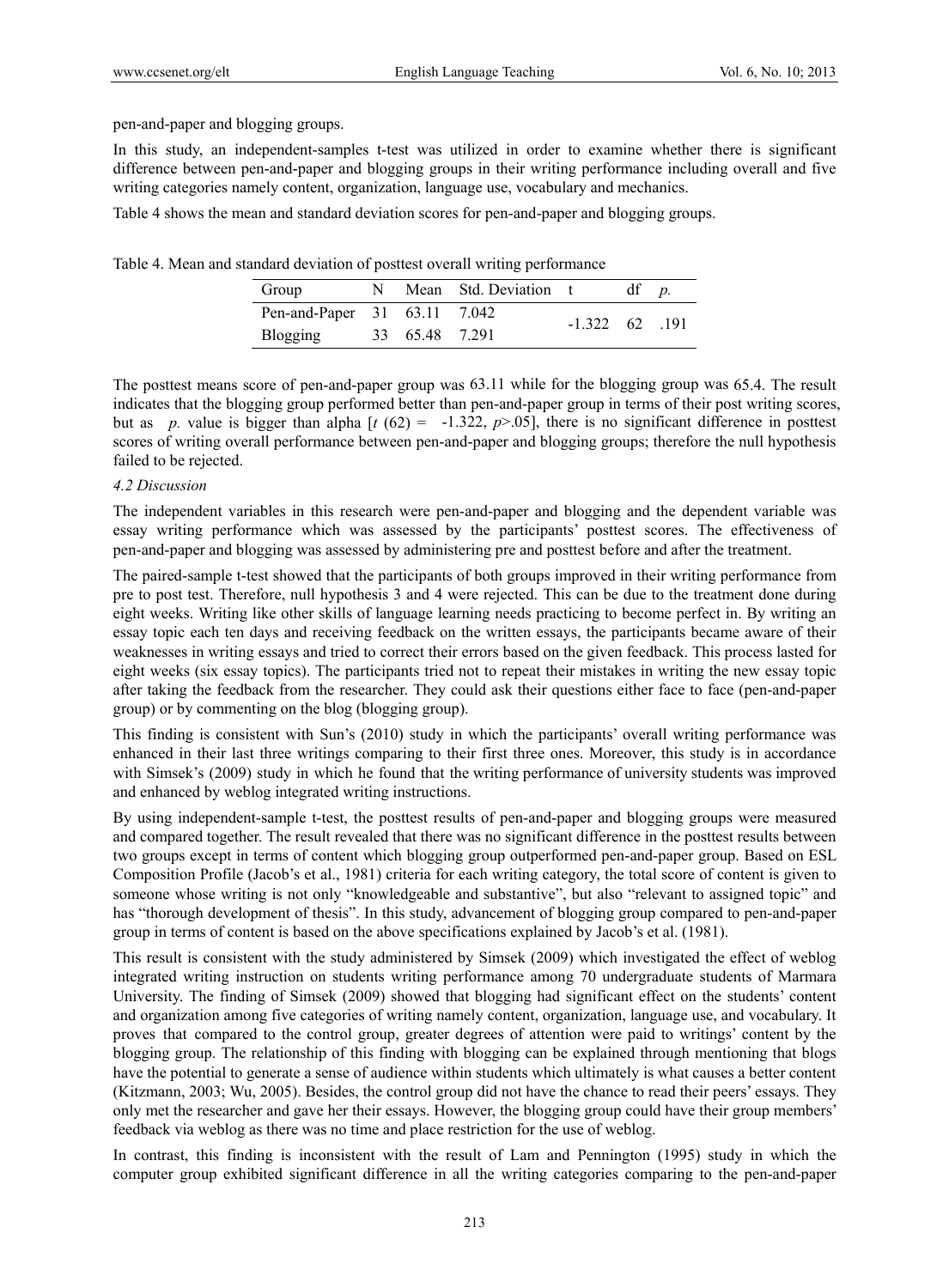group except on content and organization.

In terms of other writing categories namely organization, vocabulary, language use and mechanics, there were no significant difference between two groups in posttest scores. The reason can be due to the fact that both groups received similar instruction and feedback. It shows that using different tools in essay writing cannot make difference in writing performance improvement.

The conventional method i.e. pen-and-paper writing was useful for the participants since they could meet the researcher and ask their questions face to face; moreover, the researcher could explain their errors to them and clear all kinds of ambiguity in this regard. While for the blogging group, the only way to answer their questions and explain their mistakes was via blog which was a modern tool for the participants and they might have problems in understanding completely their mistakes and the given feedback.

In addition, the blogging group confronted some technical problems while using the blog. They had difficulties in publishing their posts, punctuating in the blog setting, rewriting their essays based on the feedback and so on. It could cause their waste of time for writing their essay topics and becoming mixed up about the different sections of blog. Although a training session was held before conducting the treatment for the blogging group in order to make them acquainted with publishing and commenting on the blog, but there were still some difficulties for some of the participants for using it especially the older ones. On the other hand, the pen-and-paper group participants were familiar to use pen-and-paper and could write more easily than the other group. Their major difficulty was to come and go to the library in order to submit their essays and take the new essay topics and feedback, while the blogging group did not need to meet the researcher and sent their essays via Internet (blog).

Since there was no significant difference between the posttest of two groups in writing categories performance except in terms of content, the result of this study shows consistency with Kern and Warshauer (2000) who wrote "The computer, like any other technological tool used in teaching (e.g., pencils and paper, blackboards, overhead projectors, tape recorders), does not in and of itself bring about improvements in learning." Similarly, Armstrong &Retterer (2008) indicate employing blogs during a course does not guarantee better performance of students in writing or automatically makes them more proficient. However, the obvious fact is that through more frequent writing and probably more informal writing, students were reported to have gained a sense of confidence in their ability to write in the target language.

# **5. Conclusions**

In today's world, there are lots of methods in language teaching in general and teaching writing in particular. Using two different tools in writing essays and conducting a study to compare the effectiveness of these two tools namely blog and pen-and-paper was the basis of this study.

The result of this study showed that the tools by themselves could not effect on the quality of writing essays and improvement in the students' writing performance. Using technology and in this study, Internet can motivate the EFL learners to write more eagerly since they may like innovation in learning in contrast with traditional old methods of learning writing and practicing it, but it does not necessarily improve their writing performance only because of using computer and Internet.

The Iranian graduate students of UPM found blog more interesting and motivating tool for writing, but it was not as easy using as pen-and-paper for them with which everyone is familiar. This research could find answers to the research questions posed at the beginning of the study and investigated the hypotheses presented then.

# *5.1 Implications of the Study*

The findings of this study have various implications for Iran Ministry of Education, EFL university lecturers, EFL curriculum makers, language schools, and university students. This study can help Ministry of Education of Iran to plan the new methods of teaching writing at schools and universities such as using blogs in essay writing. They can use technology in their syllabi and compare the function with the conventional methods of teaching writing.

It provides the EFL lecturers better knowledge and understanding about the graduate students' needs for writing in English language. They can use blog as a tool for teaching writing in their classes and view the students' motivation and eagerness in writing. Since this study had scheduled topics based on five categories of writing namely content, organization, vocabulary, language use and mechanics, the lecturers can focus on each category in each session of their lectures and ask the students to write essay topics based on these categories. If the lecturers give feedback to the students, it will be more beneficial for them and helps them to improve in their essay writing.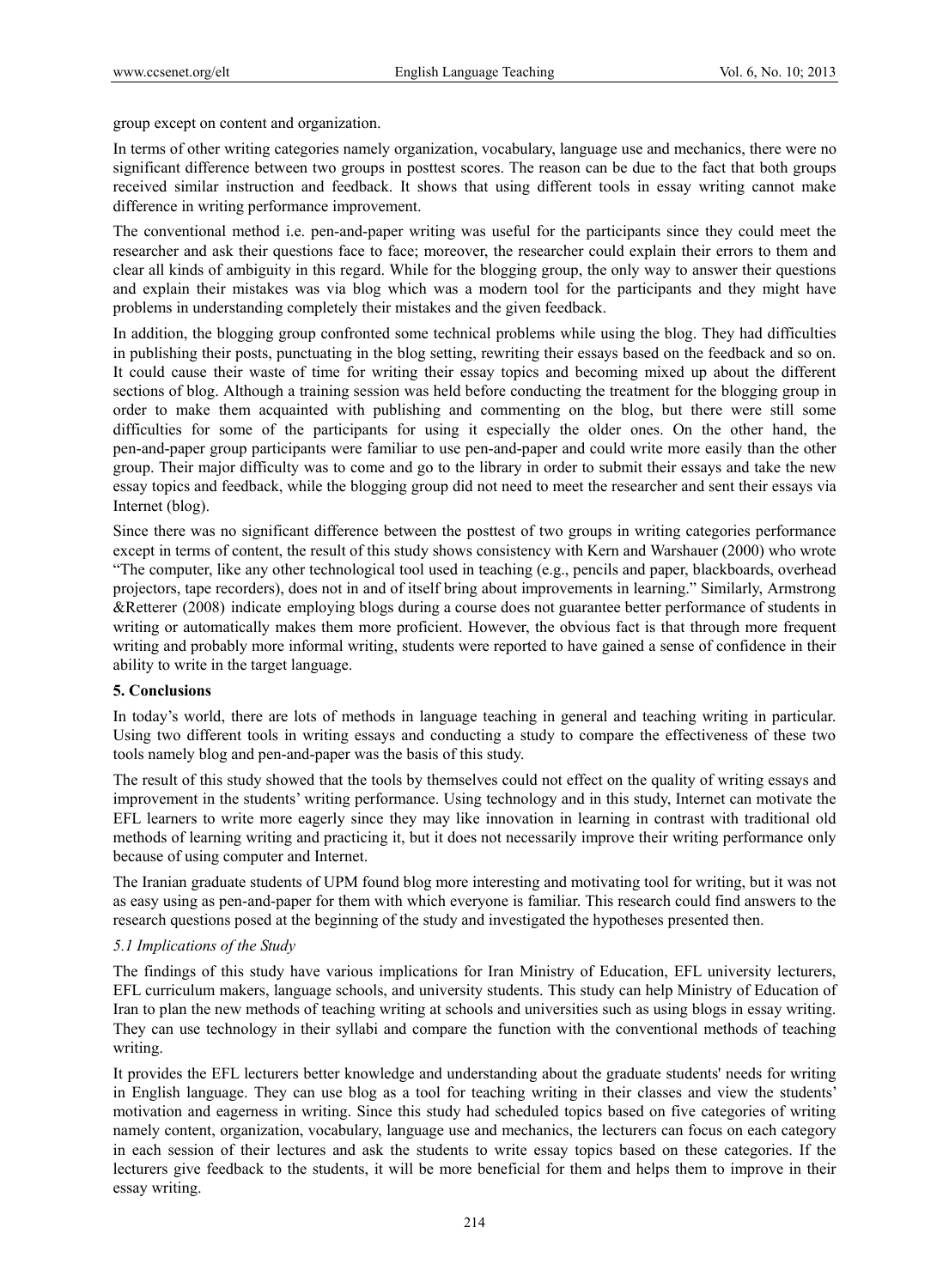The EFL syllabus and curriculum makers can use this study in order to design practical writing courses in which the students receive feedback. They can put writing topics in the books which are more interesting for the students to write about.

Furthermore, the English language institutes of Iran can apply the two methods of teaching essay writing namely blogging and pen-and-paper in their writing courses. By using blog as a modern tool of teaching writing they can make their students' progress in using technology in essay writing.

The findings of this research are also helpful for the students who have experienced the tedious and non-creative English courses and need to learn English language in a modern and fresh atmosphere. It encourages them to learn how to communicate in English by writing essays either by blogging or by pen-and-paper. Writing essays without being graded help them to decrease their anxiety and feel comfortable in writing.

#### **References**

Arena, C., Jefferson, C. T., & Center, B. (2008). Blogging in the Language Classroom: It Doesn't Simply Happen. *TESL-EJ, 11*(4), 1-7.

Armstrong, K., & Retterer, O. (2008). Blogging as L2 writing: A case study. *AACE Journal, 16*(3), 233-251.

Ary, D., Jacobs, L. C., Razavieh, A., & Sorensen, C. (2010). Introduction to research in education.

Bailey, K. M. (1999). *Washback in language testing.* Princeton, NJ: Educational Testing Service.

- Barkhuizen, G. P. (1998). Discovering learners' perceptions of ESL classroom teaching/learning activities in a South African context. *Tesol Quarterly, 32*(1), 85-108. http://dx.doi.org/10.2307/3587903
- Barrass, R. (2005). *Students must write: A guide to better writing in coursework and examinations*. Routledge.
- Bayrak, F., & Usluel, Y. K. (2011). The effect of blogging on reflective thinking skill. *Hacettepe Universitesi Egitim Fakultesi Dergisi-Hacettepe University Journal of Education, 40*, 93-104.
- Bell, J., & Burnaby, B. (1984). *A handbook for ESL literacy*. OISE Press.
- Bella, M. (2005). Weblogs and Their Effects on Writing Skills. Retrieved June 15, 2009, from http://mirandalynn.com/casestudy\_mbella.pdf
- Blackmore-Squires, S. (2010). An investigation into the use of blog as a tool to improve writing in the second language classroom (Doctoral dissertation, MA dissertation). Submitted to the University of Manchester.
- Blackstone, B., Spiri, J., & Naganuma, N. (2007). Blogs in English language teaching and learning: Pedagogical uses and student responses. *Reflections on English Language Teaching, 6*(2), 1-20.
- Brownstein, E., & Klein, R. (2006). Blogs: Applications in Science Education. *Journal of College Science Teaching, 35*(6), 18-22.
- Bryan, L. (2004). Writing changes and related influences as revealed through dialogue journal analyses. Doctoral dissertation, University of Louisiana at Lafayette, The United States of America.
- Campbell, A. P. (2003). Weblogs for use with ESL classes. *The Internet TESL Journal, 9*(2), 51-62.
- Dastjerdi, H. V., & Samian, S. H. Quality of Iranian EFL Learners' Argumentative Essays: Cohesive Devices in Focus. *Mediterranean Journal of Social Sciences, 2*.
- De Almeida, & Soares, D. (2008). Understanding class blogs as a tool for language development. *Language Teaching Research, 12*(4), 517-533. http://dx.doi.org/10.1177/1362168808097165
- Doughty, C., & Pica, T. (1986). "Information gap" tasks: Do they facilitate second language acquisition? *TESOL quarterly, 20*(2), 305-325. http://dx.doi.org/10.2307/3586546
- Du, H. S., & Wagner, C. (2006). Weblog success: Exploring the role of technology. *International Journal of Human-Computer Studies, 64*(9), 789-798. http://dx.doi.org/10.1016/j.ijhcs.2006.04.002
- Dudley-Evans, T., & StJohn, M. J. (1998). *Developments in English for specific purposes: A multi-disciplinary approach.* Cambridge: Cambridge University Press.
- Eastment, D. (2005). Blogging. *ELT Journal, 59*(4), 358-361. http://dx.doi.org/10.1093/elt/cci073
- Elander, J., Harrington, K., Norton, L., Robinson, H., & Reddy, P. (2006). Complex skills and academic writing: a review of evidence about the types of learning required to meet core assessment criteria*. Assessment & Evaluation in Higher Education, 31*(1), 71-90. http://dx.doi.org/10.1080/02602930500262379
- Englert, C. S., Raphael, T. E., Anthony, L. M. A. H. M., & Stevens, D. D. (1991). Making strategies and self-talk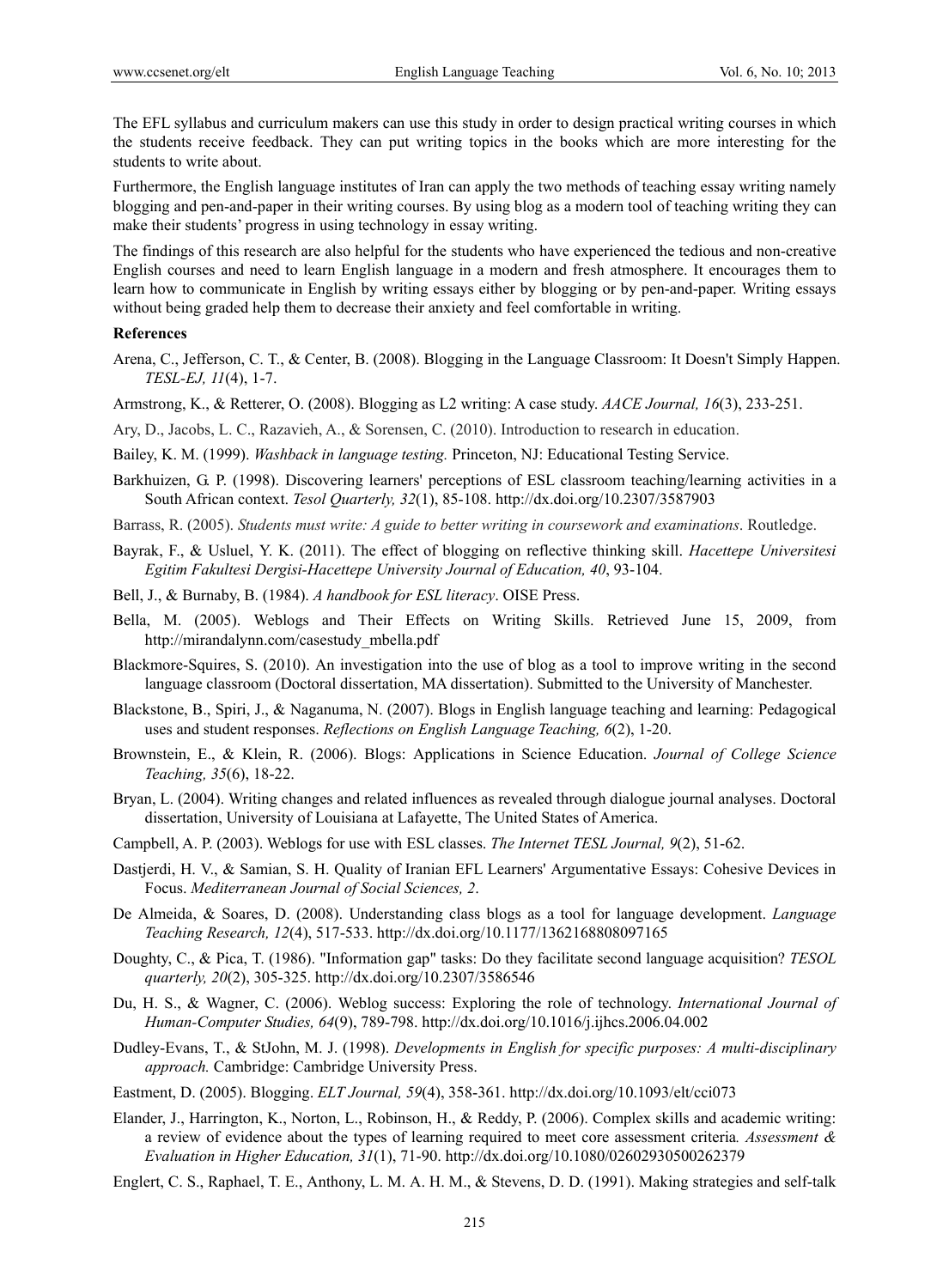visible: Writing instruction in regular and special education classrooms. *American Educational Research Journal, 28*(2), 337-372. http://dx.doi.org/10.3102/00028312028002337

- Fageeh, A. I. (2011). EFL learners' use of blogging for developing writing skills and enhancing attitudes towards English learning: An exploratory study. *Journal of Language and Literature, 2*(1), 31-48.
- Farhady, H., F. S. Hezaveh, et al. (2010). Reflections on foregn Language Eductaion in Iran. *The Electronic Journal for Engliahs as a Second Language, 13*, 1-18. Retrieved from http://tesl-ej.org/pdf/ej52/a1.pdf
- Flower, L., & Hayes, J. R. (1981). A cognitive process theory of writing*. College composition and communication, 32*(4), 365-387. http://dx.doi.org/10.2307/356600
- Foltz, P. W., Gilliam, S., & Kendall, S. (2000). Supporting content-based feedback in on-line writing evaluation with LSA. *Interactive Learning Environments*,  $8(2)$ , 111-127. http://dx.doi.org/10.1076/1049-4820(200008)8:2;1-B;FT111
- Goldman, R. H., Cohen, A. P., & Sheahan, F. (2008). Using seminar blogs to enhance student participation and learning in public health school classes. *Journal Information, 98*(9).
- Güttler, F. (2011). The use of blogs in EFL teaching. *BELT-Brazilian English Language Teaching Journal, 2*(1).
- Halic, O., Lee, D., Paulus, T., & Spence, M. (2010). To blog or not to blog: Student perceptions of blog effectiveness for learning in a college-level course. *The Internet and Higher Education, 13*(4), 206-213. http://dx.doi.org/10.1016/j.iheduc.2010.04.001
- Hedge, T. (2001). Teaching and Learning in the Language Classroom. *Teaching and Learning, 5*(3).
- Hewett, B. L. (2000). Characteristics of interactive oral and computer-mediated peer group talk and its influence on revision. *Computers and Composition, 17*(3), 265-288. http://dx.doi.org/10.1016/S8755-4615(00)00035-9
- Huang, L. S. (2010). Seeing eye to eye? The academic writing needs of graduate and undergraduate students from students' and instructors' perspectives. *Language Teaching Research, 14*(4), 517-539. http://dx.doi.org/10.1177/1362168810375372
- Iran Embassy in Kuala Lumpur. (2012). Retrieved from http://iranembassy.com.my/
- Jacobs, H. L., Zinkgraf, S. A., Wormuth, D. R., Hartfiel, V. F., & Hughey, J. B. (1981). Testing ESL composition: Apractical approach. Rowley, MA: Newbury House.
- Karchmer, R. A. (2001). Gaining a new, wider audience: Publishing student work on the Internet*. Reading Online, 4*(10), 10.
- Kavaliauskienė, G., Anusienė, L., & Mažeikienė, V. (2006). Application of Blogging for Learner Development. *Journal of Language and Learning, 2*(4).
- Kayi, H. (2008). Developing an ESL curriculum based on needs and situation analyses: A case study. *Language and Linguistics Studies, 4*(1), 29-49.
- Kelley, M. J. (2008). The impact of weblogs on the affective states and academic writing of L2 undergraduates. Doctoral dissertation, University of Virginia, The United Sates.
- Kereni, I. (2004). Developing academic writing at the National University of Rwanda: A case study of first year economics and management.
- Kern, R., & Warschauer, M. (2000). *Network-based language teaching: Concepts and practice*. Cambridge University Press.
- Khajavi, Y., & R. Abbasian. (2011). English Language in Iran: Why Practice is more common than Practise? *Canadian Social Science, 7*(4), 89-94.
- Kitzmann, A. (2003). That different place: Documenting the self within online environments. *Biography, 26*(1), 465. http://dx.doi.org/10.1353/bio.2003.0026
- Kolade, A. T. (2012). The Influence of Process Approach on English as Second Language Students' Performances in Essay Writing. *English Language Teaching, 5*(3), 16-29.
- Kulik, J. A. (2003). Effects of using instructional technology in elementary and secondary schools: What controlled evaluation studies say?
- Kupelian, M. (2001). The use of e-mail in the L2 classroom: An overview. *Second Language Learning & Teaching, 1*(1), 1-1.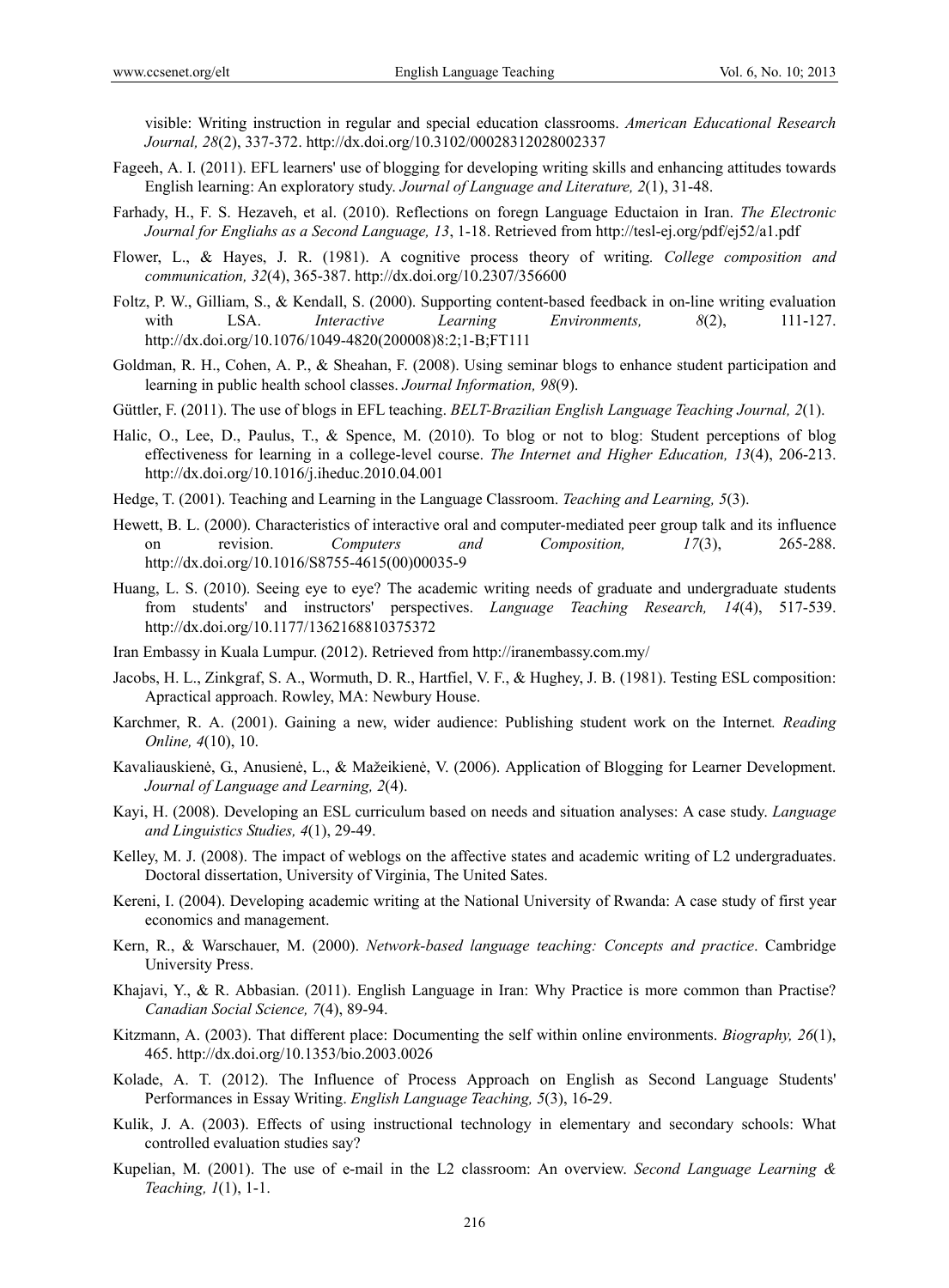- Lam, F. S., & Pennington, M. C. (1995). The computer vs the pen: A comparative study of word processing in a Hong Kong secondary classroom. *Computer Assisted Language Learning, 8*(1), 75-92. http://dx.doi.org/10.1080/0958822950080106
- Lee, C., Wong, K. C., Cheung, W. K., & Lee, F. S. (2009). Web-based essay critiquing system and EFL students' writing: A quantitative and qualitative investigation. *Computer Assisted Language Learning, 22*(1), 57-72. http://dx.doi.org/10.1080/09588220802613807
- Leibowitz, W. R. (1999). Technology Transforms Writing and the Teaching of Writing. *Chronicle of Higher Education, 46*(14).
- Lou, S. J., Wu, S. C., Shih, R. C., & Tseng, K. H. (2010). Adoption of blogging by a Chinese language composition class in a vocational high school in Taiwan. *Australasian Journal of Educational Technology, 26*(6), 898-916.
- McDowell, D. (2004). Blogging in the K12 classroom. *Encyclopedia of Educational Technology*.
- Mitchell, V. (1996). *Rethinking foreign language writing*. Oxford: Oxford University Press.
- Mousavi, H. S., & Kashefian-Naeeini, S. (2011). Academic Writing Problems of Iranian Post-Graduate Students at National University of Malaysia (UKM). *European Journal of Social Science, 23*(4), 593-603.
- Nassaji, H., & Cumming, A. (2000). What's in a ZPD? A case study of a young ESL student and teacher interacting through dialogue journals. *Language Teaching Research, 4*(2), 95-121.
- Nepomuceno, M. M. (2011). Writing online: Using blogs as an alternative writing activity in tertiary ESL classes. *TESOL Journal, 5*, 92-105.
- Obemeata, J. O. (1995). Education: An unprofitable industry in Nigeria. A postgraduate school interdisciplinary research discourse. University of Ibadan.
- O'Connor, M. (2011). The impact of participating in a class blog on the writing of a struggling adolescent learner. *Journal of Classroom Research in Literacy, 4*, 40-49.
- Oravec, J. A. (2002). Bookmarking the world: Weblog applications in education. *Journal of Adolescent & Adult Literacy, 45*(7), 616-621.
- Pellettieri, J. (2000). Negotiation in cyberspace: The role of chatting in the development of grammatical competence. *Network-based language teaching: Concepts and practice*, 59-86. http://dx.doi.org/10.1017/CBO9781139524735.006
- Pennington, M. C. (2003). The impact of the computer in second language writing. *Exploring the dynamics of second language writing* (pp. 287). http://dx.doi.org/10.1017/CBO9781139524810.019
- Pennington, M. C. (2004). Cycles of innovation in the adoption of information technology: A view for language teaching. *Computer Assisted Language Learning, 17*(1), 7-33. http://dx.doi.org/10.1076/call.17.1.7.29705
- Peretz, A. (2005). Teaching scientific/academic writing in the digital age. *Electronic Journal of E-Learning, 3*(1), 55-66.
- Pinkman, K. (2005). Using blogs in the foreign language classroom: Encouraging learner independence. *The Jalt CALL Journal, 1*(1), 12-24.
- Pourshahian, B., Gholami, R., Vaseghi, R., & Kalajahi, Rezvani, S. A. (2012). Needs of an ESL Context: A Case study of Iranian Graduate Students. *World Applied Sciences Journal, 17*(7), 870-873.
- Quintero, L. M. (2008). Blogging: A way to foster EFL writing. *Colombian Applied Linguistics Journal, 10*, 7-49.
- Secretariat of the Higher Council of Education. (2006). Collection of Regulations by the Higher Council of Education (translated), Tehran: Madrese Publications. (2008).
- Simsek, O. (2009). The effect of weblog integrated writing instruction on primary school students writing performance. *International Journal of Instruction, 2*(2), 31-46.
- Spratt, M. (2001). The value of finding out what classroom activities students like. *RELC Journal, 32*(2), 80-101. http://dx.doi.org/10.1177/003368820103200206
- Stanley, G. (2005). An Introduction to podcasting for EFL/ESL teachers. Podcast posted on BLOG-EFL website.
- Stapleton, P. (2010). Writing in an electronic age: A case study of L2 composing processes. *Journal of English for Academic Purposes, 9*(4), 295-307. http://dx.doi.org/10.1016/j.jeap.2010.10.002